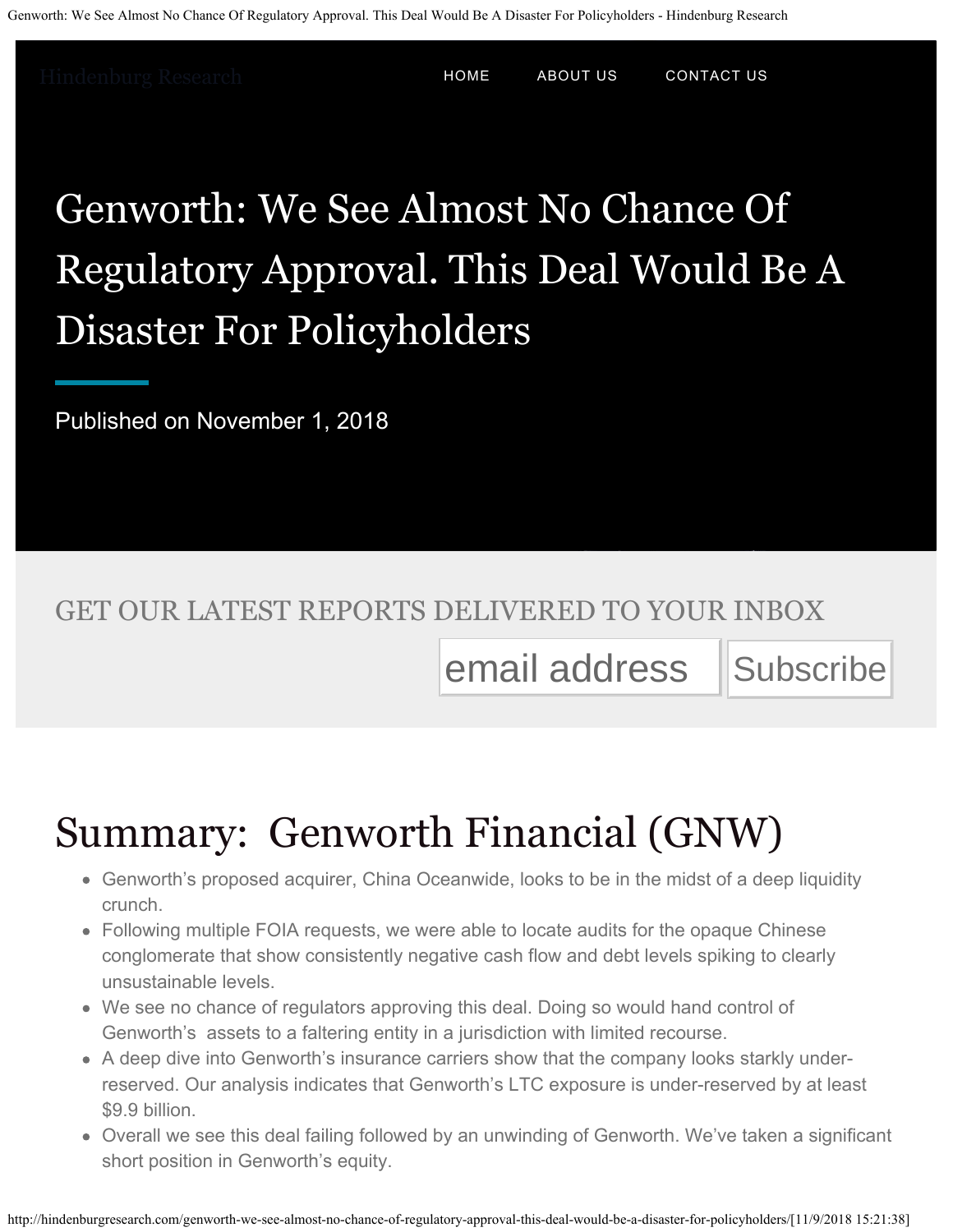## **Overview**

In October 2016 Genworth **announced** that it would be acquired by China Oceanwide, an opaque private conglomerate based in mainland China. The deal has lingered for two years and despite [Delaware](http://investor.genworth.com/investors/news-releases/archive/archive/2018/Delaware-Department-of-Insurance-Schedules-Public-Hearing-on-China-Oceanwide-and-Genworth-Financial-Merger-on-November-28-2018/default.aspx) recently scheduling a hearing on the matter we think regulatory approvals will never make it over the line.

We were able to locate audits for the private China Oceanwide conglomerate following multiple Freedom of Information Act requests to various state departments of insurance. China Oceanwide's finances show that operating and investing cash flow have been consistently negative over the past five years and have recently deteriorated further. Debt has skyrocketed to clearly unsustainable levels.

A subsequent review of Chinese filings shows that the conglomerate has also pledged equity in its subsidiaries for loans, effectively levering the enterprise to the hilt. Given this combination of negative cash flow coupled with spiking debt levels we believe China Oceanwide is poised to become the next Chinese conglomerate meltdown a la HNA Group or Anbang Insurance.

In light of these findings, we think this deal would create the sort of asset/liability mismatch that gravely threatens Genworth's policyholders. It would give China Oceanwide control over Genworth's assets, which could serve as a much-needed liquidity lifeline for the conglomerate. Meanwhile, the vast majority of Genworth's liabilities (i.e. future claims by policyholders) would be based domestically in the U.S.

This would make the deal incredibly dangerous for U.S. policyholders given the cross-border enforcement issues between the U.S. and China. The dynamic would make it virtually impossible for regulators to approve what looks to be a disaster in the making.

All of this raises an inevitable question however—what is the back-up plan for Genworth if the deal fails? The options look thin.

When asked by the JP Morgan analyst on the [Q2 conference call](https://seekingalpha.com/article/4193094-genworth-financial-gnw-q2-2018-results-earnings-call-transcript?part=single) what happens in case the deal isn't approved, Genworth's executives basically sidestepped the question and said they were 100% focused on this deal. They then suggested any back-up plan would likely include asset sales.

Genworth has been a habitually underperforming insurance operator and our review indicates that it continues to be severely under-reserved. We performed a deep-dive analysis of Genworth's GLIC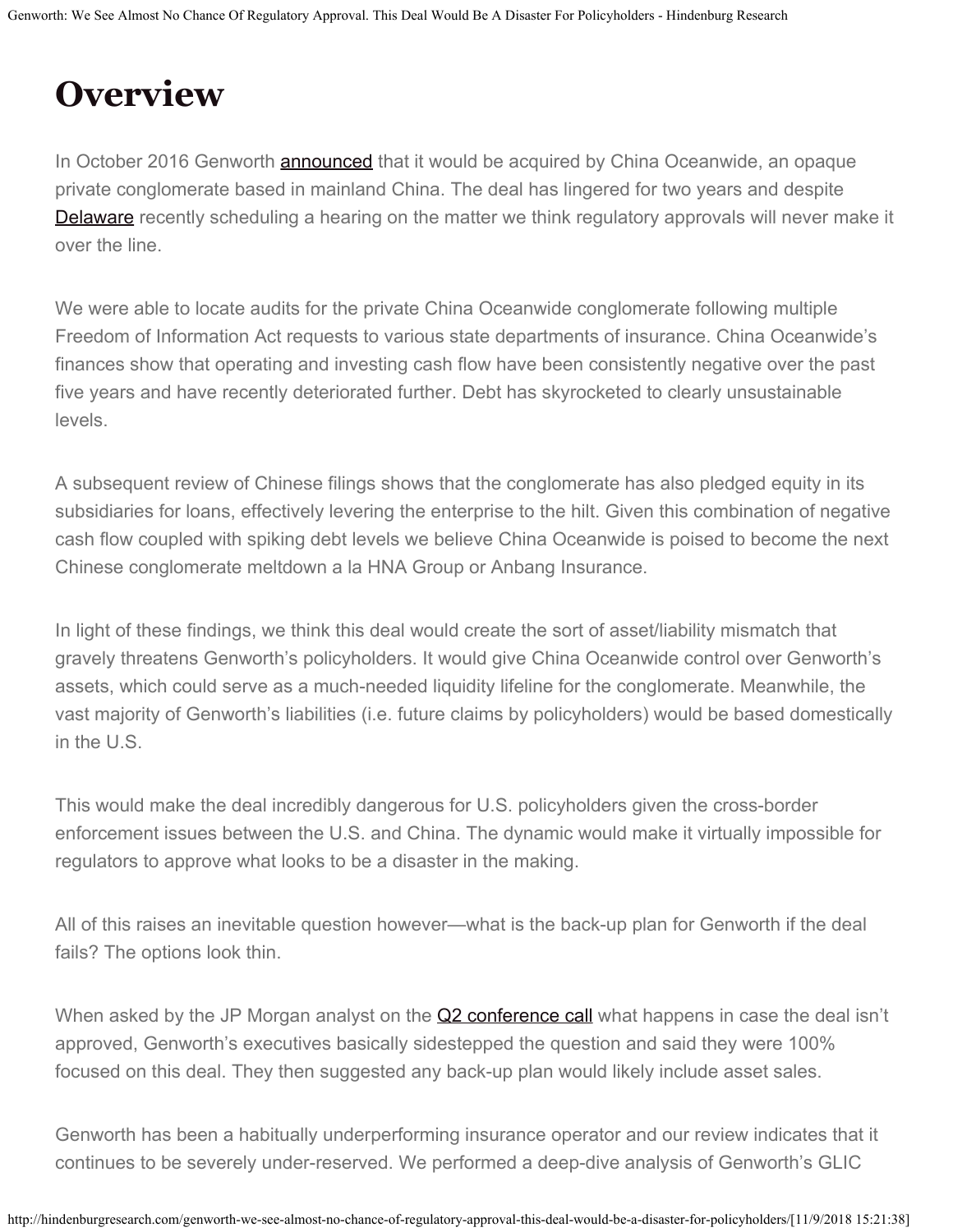carrier and estimate that its existing long-term care (LTC) exposure is under-reserved by \$9.9 billion.

Management's position is that they are done adding capital to GLIC. We do not see this as realistic. We are hard-pressed to find examples of insurance holding companies that have left carriers for bankruptcy/receivership without experiencing adverse effects. With a market cap of \$2 billion and long-term borrowings of about \$4 billion  $(pq. 3)$ , we believe adequate reserving would leave Genworth's equityholders with nothing and would wipe out its bondholders.

With a market cap of \$2 billion and long-term borrowings of about \$4 billion ( $pq. 3$ ), we believe adequate reserving would leave Genworth's equity holders with nothing and would wipe out its bondholders.

In the end we think regulators are left with 2 unsavory choices: does Genworth fail domestically or does it fail internationally? Policyholders would be better off with a domestic insolvency versus a difficult cross-border wind-down but either scenario would obviously be a mess regardless.

#### **The Proposed Genworth Deal Echoes Other Failed Transactions Involving Chinese Conglomerates**

The proposed China Oceanwide transaction echoes those of other recent Chinese conglomerates that had embarked on ill-fated foreign deal sprees:

- **Anbang.** In 2015 Anbang insurance attempted to purchase U.S. insurer Fidelity & Guaranty amidst an aggressive overseas expansion. Much like with Genworth/China Oceanwide, the deal managed clear [CFIUS approval](https://www.reuters.com/article/us-fidelityguarantylife-m-a-anbang/exclusive-anbangs-fidelity-guaranty-acquisition-set-to-fall-through-sources-idUSKBN17I0QG). However, it later [failed](https://www.wsj.com/articles/fidelity-guaranty-walks-away-from-1-6-billion-anbang-buyout-1492467044) after New York regulators chose not to approve the combination. This turned out to be a great decision. China later *jailed Anbang's* [Chairman](https://www.reuters.com/article/us-china-anbang/china-court-rejects-appeal-from-anbangs-jailed-ex-boss-wu-xiaohui-idUSKBN1L1122) for fraud and embezzlement and then took over the enterprise. Anbang is now managed by officials from Chinese financial regulators and government bodies.
- HNA Group. HNA is a Chinese conglomerate with an *[insurance subsidiary](https://www.ft.com/content/43de5590-af3c-11e7-beba-5521c713abf4)* that has turned into the largest debt-laden pending failure the nation has seen. HNA went on a \$40 billion overseas acquisition spree, buying up assets ranging from Hilton Worldwide to a large stake in Deutsche Bank. Chinese authorities eventually **[clamped down on internal control issues](https://www.scmp.com/business/companies/article/2114966/chinas-regulator-bars-hnas-bohai-and-four-insurers-funding)** with HNA's insurance subsidiaries and as of late the firm has been in the [process of unwinding](https://www.wsj.com/articles/chinas-hna-to-exit-deutsche-bank-stake-under-pressure-from-beijing-1536307095) its numerous assets. HNA's Chairman mysteriously died after **falling off a wall** in France this summer.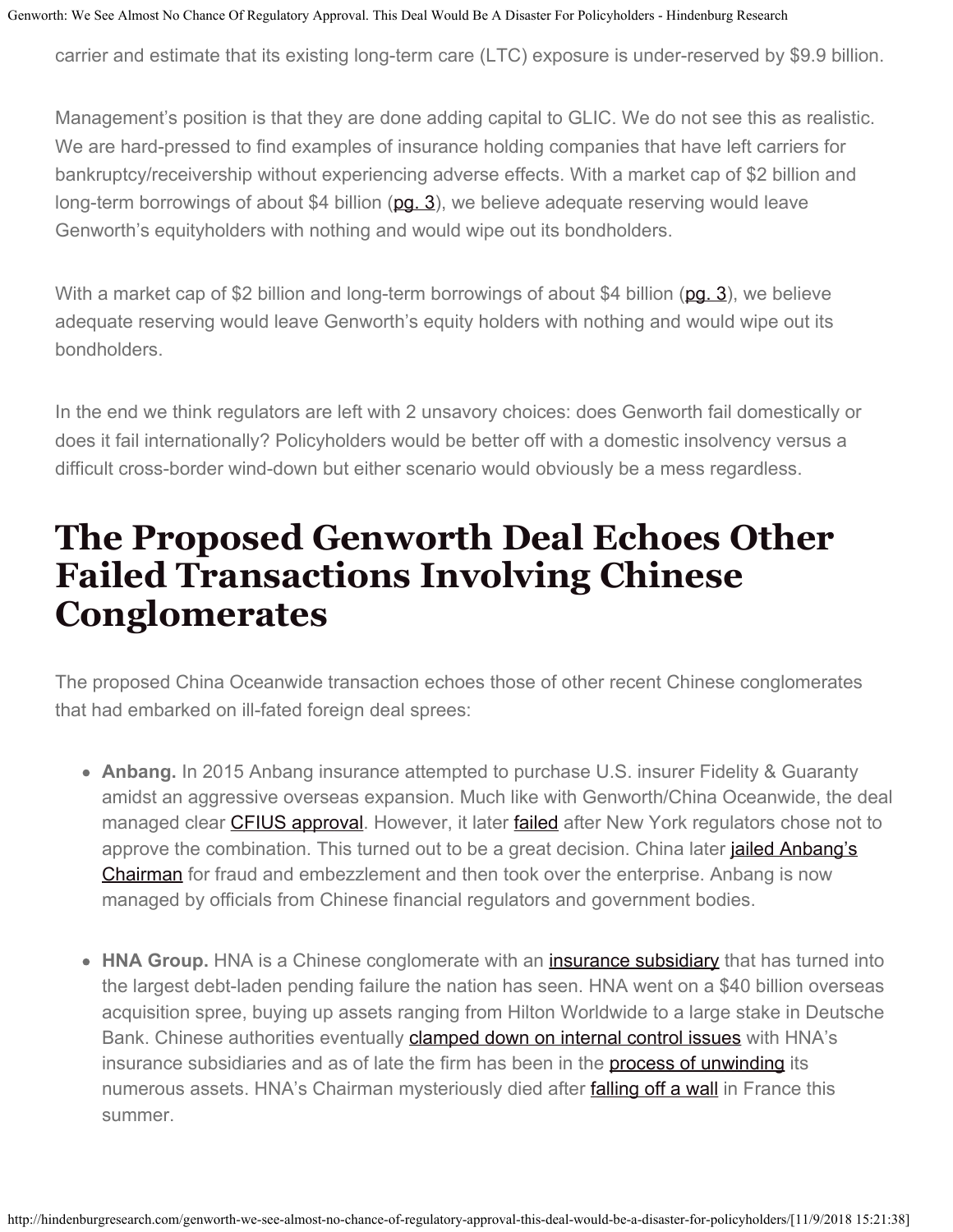## **China Oceanwide Looks To Be In The Midst of a Deep Liquidity Crunch**

Similar to warning signs with Anbang and HNA, a review of China Oceanwide's byzantine corporate structure shows that the conglomerate looks to be facing stark liquidity pressures of its own.

China Oceanwide is a private entity and therefore we were unable to find detailed financial information via Chinese sources. However, we filed FOIA requests with five departments of insurance involved in the deal. None responded with documents except the [Virginia Department of Insurance](http://www.scc.virginia.gov/docketsearch#caseDocs/136799), which made China Oceanwide's audits and related documents available. (For context, China Oceanwide is the entity proposing to complete the Genworth transaction.) Per the [org chart](http://www.scc.virginia.gov/docketsearch/DOCS/3m0d01!.PDF) filed with the Virginia Department of Insurance here is the entity in question:



#### **CHINA OCEANWIDE SIMPLIFIED ORGANIZATION STRUCTURE**

r. 1. This is a s

The past 5 years of China Oceanwide's operating performance show an organization in decline. China Oceanwide has consistently produced large negative operating and investing cash flows. In the absence of organic cash generation it has been supported by cash from financing activities, which largely consisted of net debt issuance: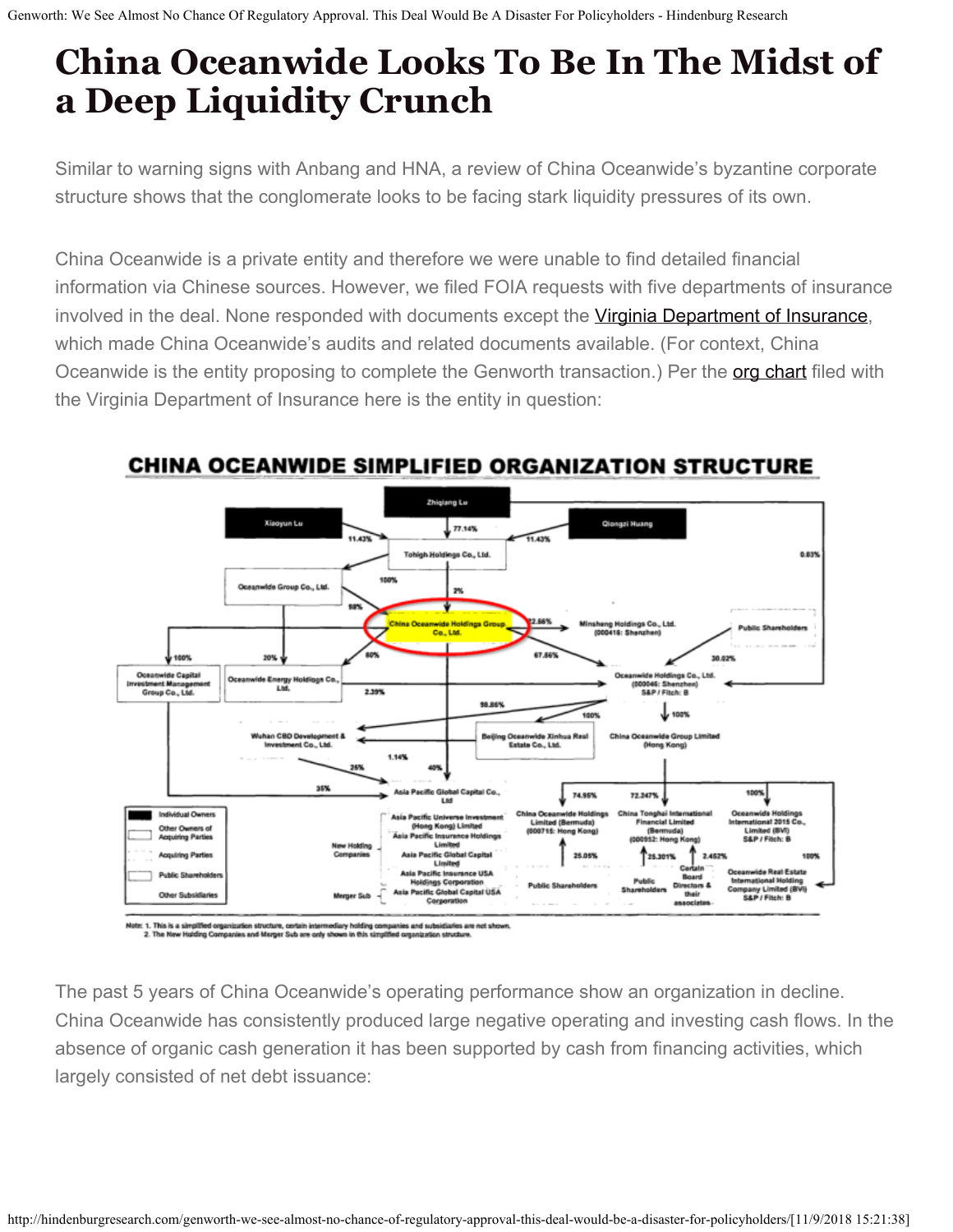| China Oceanwide Holdings Group Co. Audited Cash Flow Metrics (\$USD) |                  |                  |                  |                |                  |
|----------------------------------------------------------------------|------------------|------------------|------------------|----------------|------------------|
|                                                                      | 2017             | 2016             | 2015             | 2014           | 2013             |
| Net Cash Flow From Operating Activities                              | $-3.301.337.762$ | $-1,542,740,820$ | $-611.584.858$   | $-324.854.281$ | $-1,662,889,906$ |
| Net Cash Flow From Investment Activities                             | $-1,712,820,625$ | $-7.983.115.367$ | $-2,400,557,911$ | $-539.282.746$ | $-574.932.638$   |
| Net Cash Flow From Financing Activities                              | 3,172,912,248    | 8,796,161,214    | 6,421,477,052    | 2,077,720,031  | 2,261,809,421    |

*Sources: [2016-2017 audit \[pg 14\],](http://www.scc.virginia.gov/docketsearch/DOCS/3mkr01!.PDF) [2015 audit \[pg 10\]](http://www.scc.virginia.gov/docketsearch/DOCS/3ch801!.PDF), [2014 audit \[pg 9\]](http://www.scc.virginia.gov/docketsearch/DOCS/3ch901!.PDF), [2013 audit \[pg 9\]](http://www.scc.virginia.gov/docketsearch/DOCS/3ch%4001!.PDF)*

A further look at the balance sheets show the extent of the rapid debt expansion. Both long-term and short-term debt have spiked to clearly unsustainable levels:

| China Oceanwide Holdings Group Co. Audited Balance Sheet Metrics (\$USD) |                |                |               |  |  |
|--------------------------------------------------------------------------|----------------|----------------|---------------|--|--|
|                                                                          | 2017           | 2015           | 2013          |  |  |
| Short-term borrowing                                                     | 2,582,593,582  | 1,062,679,618  | 699,036,131   |  |  |
| Short-term financing funds payable                                       | 237,110,713    | 145,799,345    |               |  |  |
| Borrowings from banks & other finanical institutions                     | 186,416,296    |                |               |  |  |
| Notes Payable                                                            | 2,565,928      | 12,319,824     |               |  |  |
| Non-current liabilities to be matured within a year                      | 8,339,207,687  | 3,457,481,619  | 1,809,122,407 |  |  |
| <b>Short-Term Debt</b>                                                   | 11,347,894,206 | 4,678,280,406  | 2,508,158,538 |  |  |
| Long-term borrowing                                                      | 12,307,170,235 | 8,955,212,652  | 5,979,220,758 |  |  |
| Bonds payable                                                            | 7,510,136,017  | 5,356,074,269  | 462,511,840   |  |  |
| <b>Total Debt</b>                                                        | 31,165,200,458 | 18,989,567,327 | 8,949,891,136 |  |  |

*\*Note: non-current liabilities to be matured within a year include long-term borrowings and payables due within 1 year [\(pg. 90](http://www.scc.virginia.gov/docketsearch/DOCS/3mkr01!.PDF))*

With operating cash flow worsening and with a massive stack of \$11b+ of short-term debt coming due we think China Oceanwide's situation is approaching near-term crisis levels.

#### **China Oceanwide Has Been Aggressively Pledging Shares of Its Public Subsidiaries As Loan Collateral**

When further examining the China Oceanwide conglomerate we see additional warning signs underscoring its excessive use of leverage.

Oceanwide Holdings Co. (ticker: 000046.SZ) is the conglomerate's key publicly traded entity. See the org-chart below (as originally *filed* with the Virginia Department of Insurance) to get a sense of the cross-ownership and the importance Oceanwide Holdings Co. has to the broader China Oceanwide empire: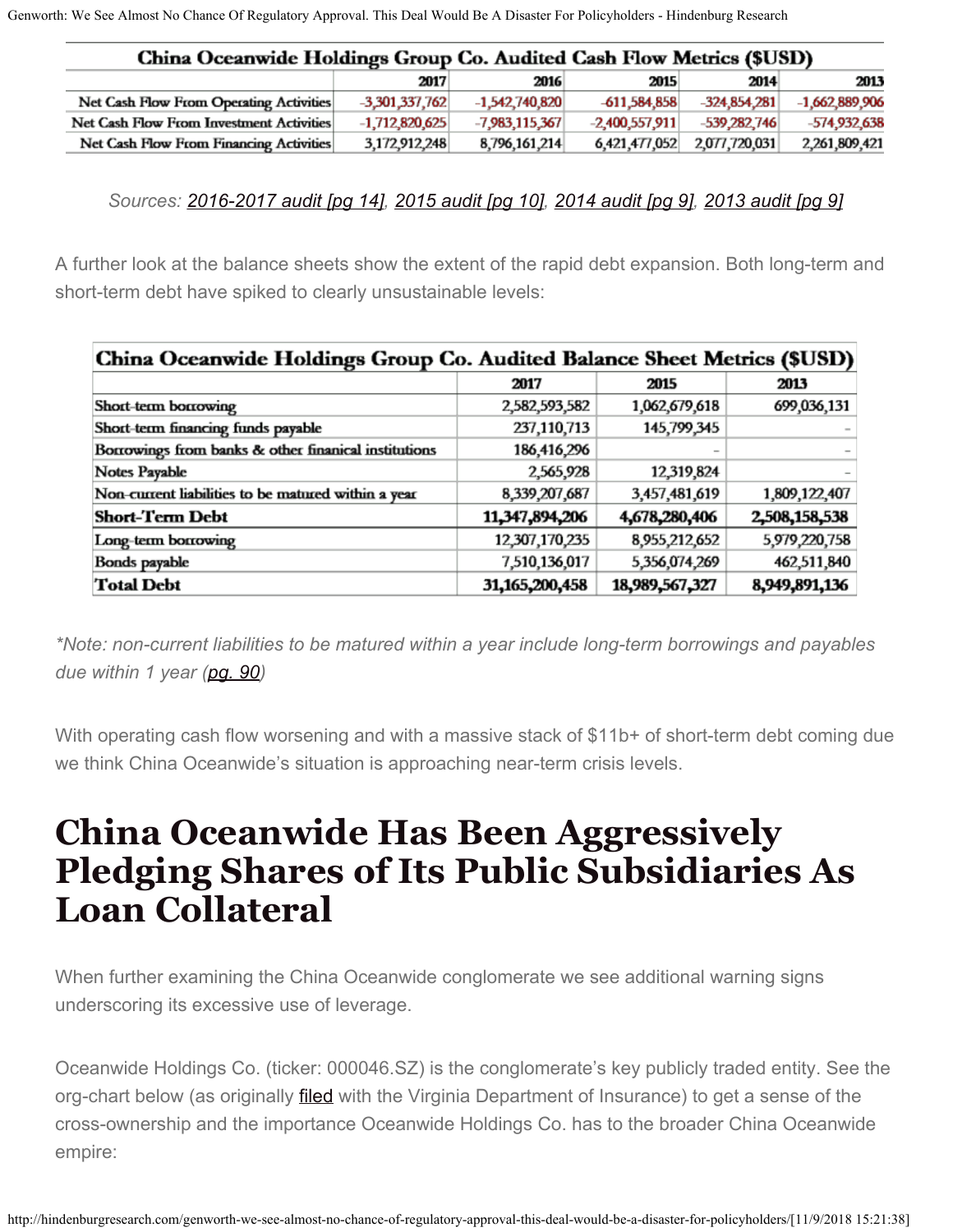

**CHINA OCEANWIDE SIMPLIFIED ORGANIZATION STRUCTURE** 

Oceanwide Holdings Co's S&P rating currently stands at [CCC+](https://www.standardandpoors.com/en_US/web/guest/article/-/view/type/HTML/id/2109124), placing it deep within speculative territory. S&P **defines** CCC ratings as being "currently vulnerable to nonpayment and is dependent upon favorable business, financial, and economic conditions for the obligor to meet its financial commitments."

Fitch recently **lowered its rating** on Oceanwide Holdings Co to B-. Fitch **defines** it's 'B' rating as situations where a "material default risk is present, but a limited margin of safety remains".

In the latest S&P [news release](https://www.standardandpoors.com/en_US/web/guest/article/-/view/type/HTML/id/2109124) regarding its rating:

*"Oceanwide's liquidity remains very weak and its capital structure is unsustainable."*

S&P's release at one point vaguely suggested that the parent—China Oceanwide—might be able to support the entity, underscoring how misunderstood the overall conglomerate has been even to ratings agencies:

*"We may raise the rating if Oceanwide can meaningfully deleverage or improve its*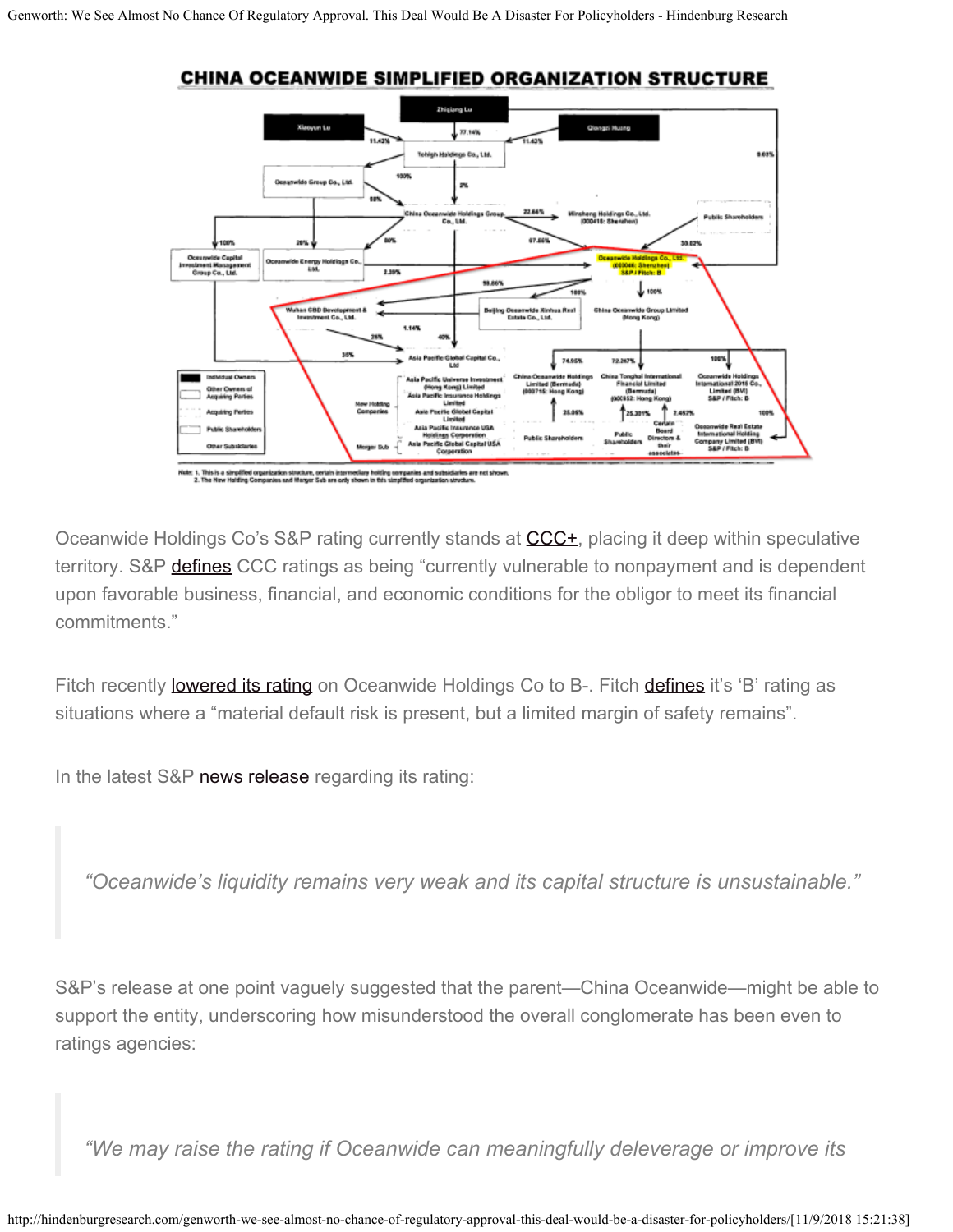*capital structure. This could happen if…the company can raise more equity or longer-term funding, including higher support from its parent."*

Despite S&P speculating that the parent company might be able to support Oceanwide Holdings it actually looks like the opposite is true. Parent China Oceanwide has pledged the vast majority of its stake in the ailing Oceanwide Holdings subsidiary—about 93.6% of its holdings—as collateral for its own loans.

We can see this from Oceanwide Holdings' first half 2018 financial report ([pg. 45](http://www.cninfo.com.cn/finalpage/2018-08-31/1205361843.PDF)). Parent China Oceanwide owns 3.526 billion shares of Oceanwide Holdings, and it has already pledged 3.301 billion shares, or about 93.6% of the total shares it owns as of June 2018.

|                 | 持股比例  | 报告期末持有 | 报告期内增         | 持有有限售      | 持有无限售条     | 质押或冻结情况       |    |                |
|-----------------|-------|--------|---------------|------------|------------|---------------|----|----------------|
| 股东名称            | 股东性质  | (96)   | 的普通股数量        | 减变动情况      | 条件的普通      | 件的普通股数        | 股份 | 数量             |
|                 |       |        |               |            | 股数量        | 量             | 状态 |                |
| 中国泛海控股          | 境内非国有 | 67.86  | 3,526,071,501 | 36,744,750 | 95,833,333 | 3,430,238,168 | 质押 | 3,301,353,401  |
| 集团有限公司          | 法人    |        |               |            |            |               |    |                |
| China Oceanwide |       |        | Shares owned  |            |            |               |    | Shares pledged |

Share pledges are an inherently unstable source of lending collateral because if share prices drop the borrower could face additional collateral calls. If no additional collateral is available such a scenario could eventually lead to an unraveling via forced liquidation. As shown below, the share price of Oceanwide Holdings has steadily declined over the past several years: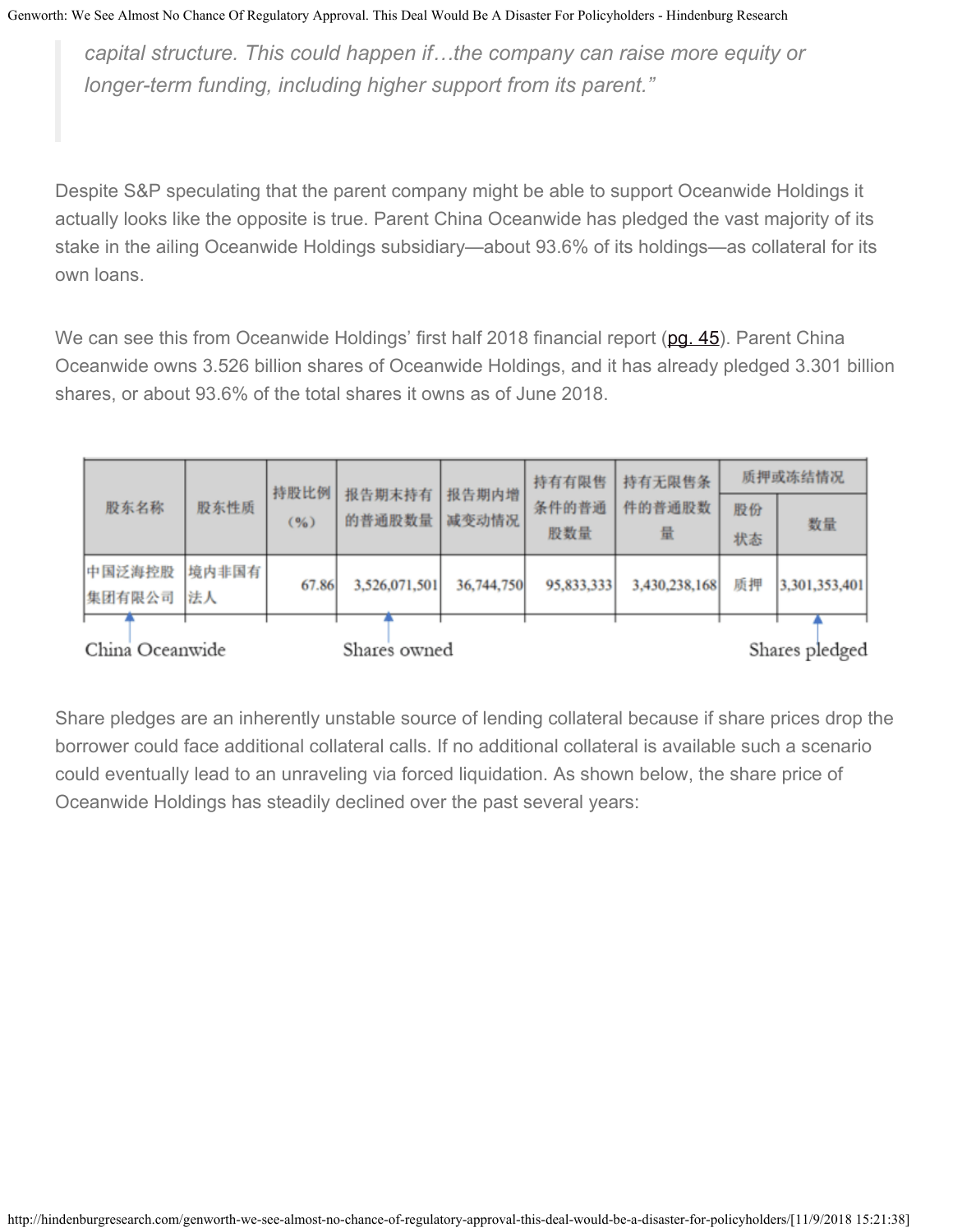

*(Source: Bloomberg. Ticker 000046.SZ)*

#### **More Signs Of Excessive Leverage: China Oceanwide's Two Other Public Entities Had Their Shares Pledged As Well**

Beyond the large share pledge of Oceanwide Holdings, we found evidence that the other two public entities that sit below Oceanwide Holdings have had *their* shares pledged as collateral as well. See the org chart for where these entities sit relative to the broader organization: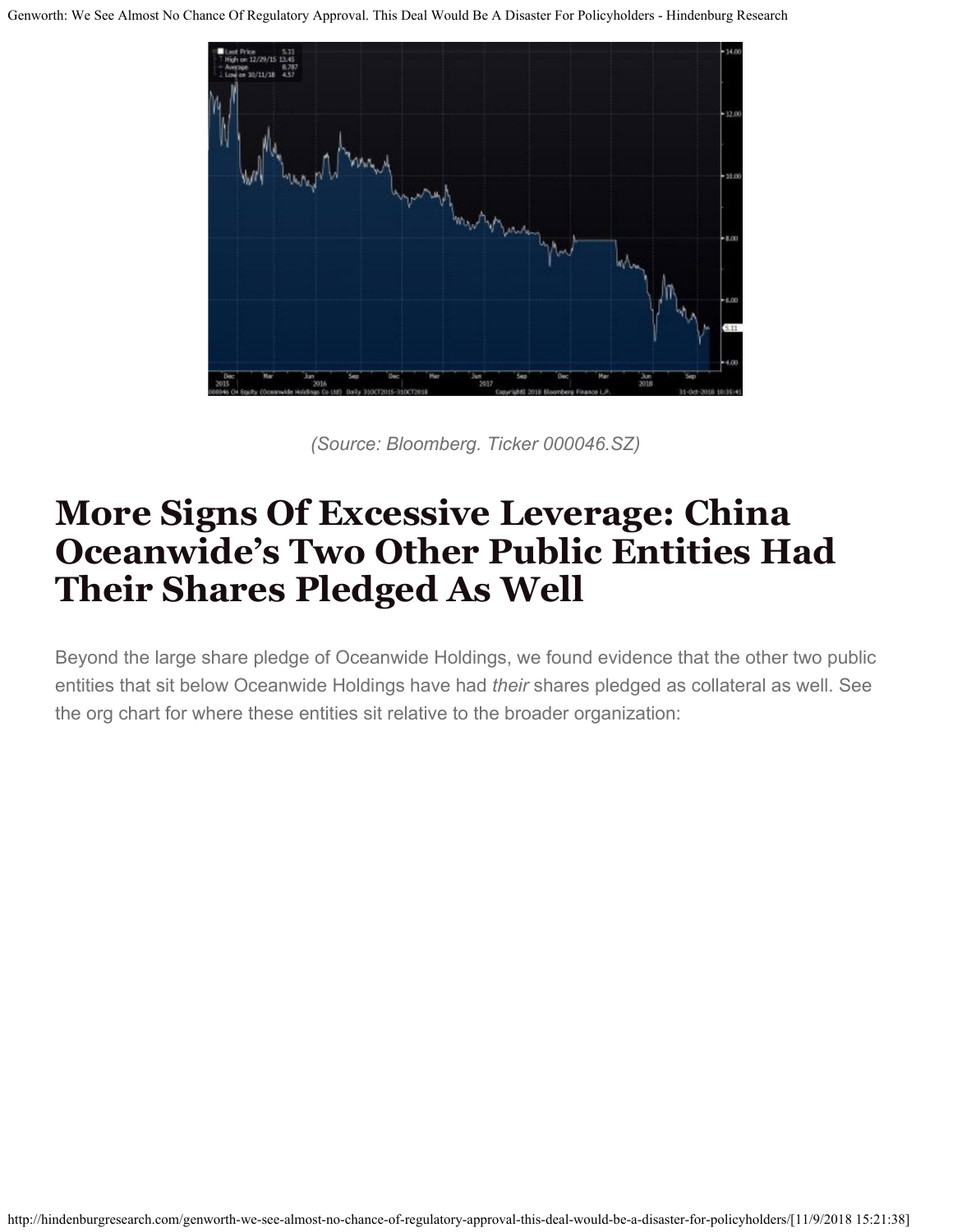



**China Tonghai International Financial Limited ("CTIF" or HK:0952)**

According to CTIF's 2017 annual report [\(pg. 46](http://www.hkexnews.hk/listedco/listconews/SEHK/2018/0417/LTN201804171195.pdf)), in September 2017 CTIF entered into a facility agreement with external financing provider **Haitong International** for an RMB 1.1 billion loan, pledging 3.2 billion shares of the company (representing 51.43% of the total issued shares) as of December 2017. Hong Kong **exchange filings** have similarly reported this pledge.

The share price for CTIF has also traded lower, raising the same questions around collateral calls as with Oceanwide Holdings: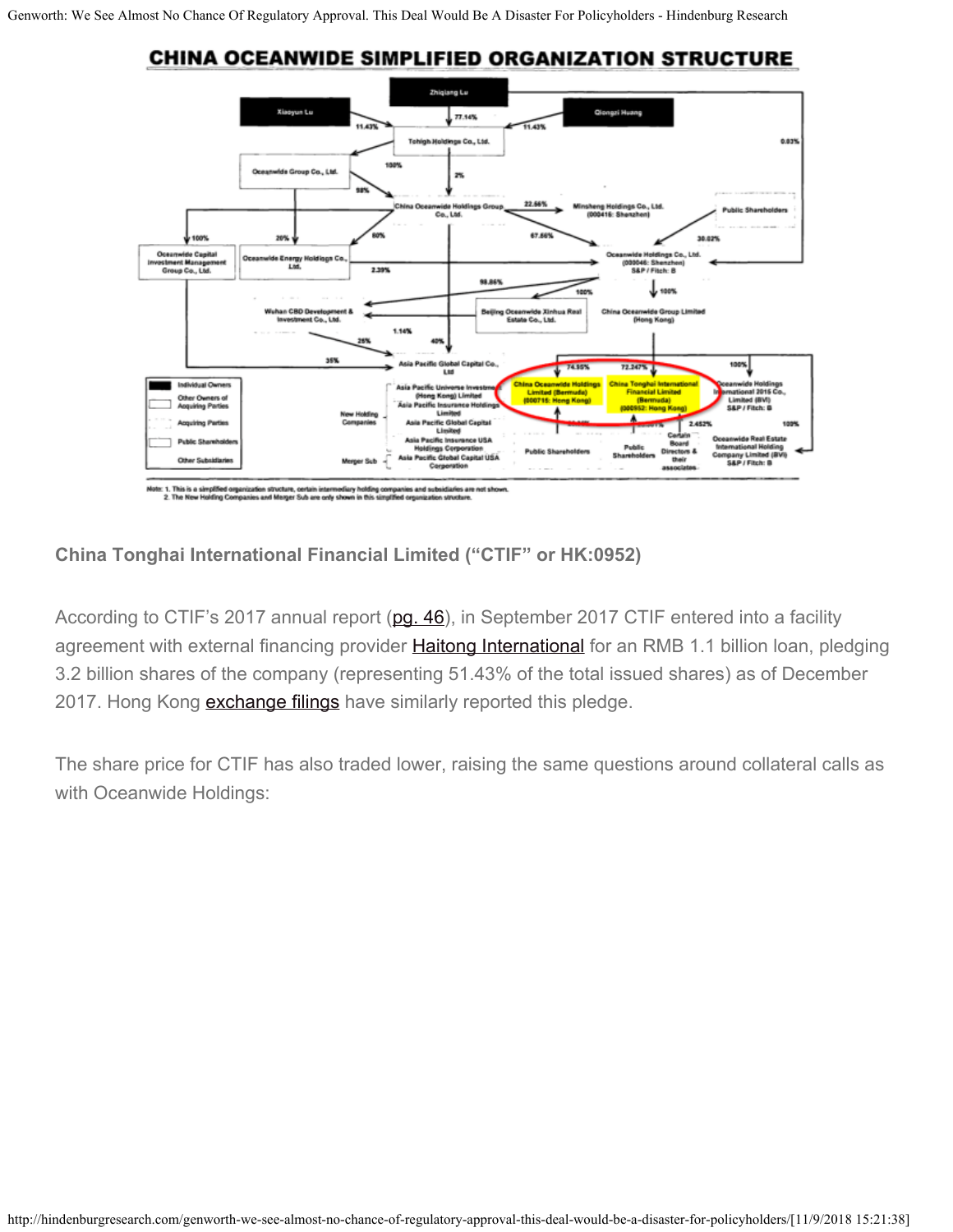

*(Source: Bloomberg. Ticker HK:0952)*

#### **China Oceanwide Holdings Limited ("COHL" or HK:0715)**

Disclosures are murky on COHL but China Oceanwide looks to have pledged its shares in this entity as well. On October 06, 2017, Hong Kong [exchange filings](http://sdinotice.hkex.com.hk/di/NSAllSSList.aspx?sa2=as&sid=1575&corpn=China+Oceanwide+Holdings+Ltd.&sd=01/01/1900&ed=21/09/2018&cid=0&sa1=cl&scsd=01%2f01%2f1900&sced=21%2f09%2f2018&sc=0715&src=MAIN&lang=EN&) show that Mr. Lu Zhiqiang and China Oceanwide Group Limited owned 74.04% of the company. However, filings as of May 18, 2018 showed that Haitong International owned 58.19% of the company. It is obvious that the math does not add up in here. The overlapping ownership claims are likely to be due to a share pledge on this entity similar to the disclosed pledge between Haitong and China Tonghai described above.

The share price for COHL has also traded steadily lower: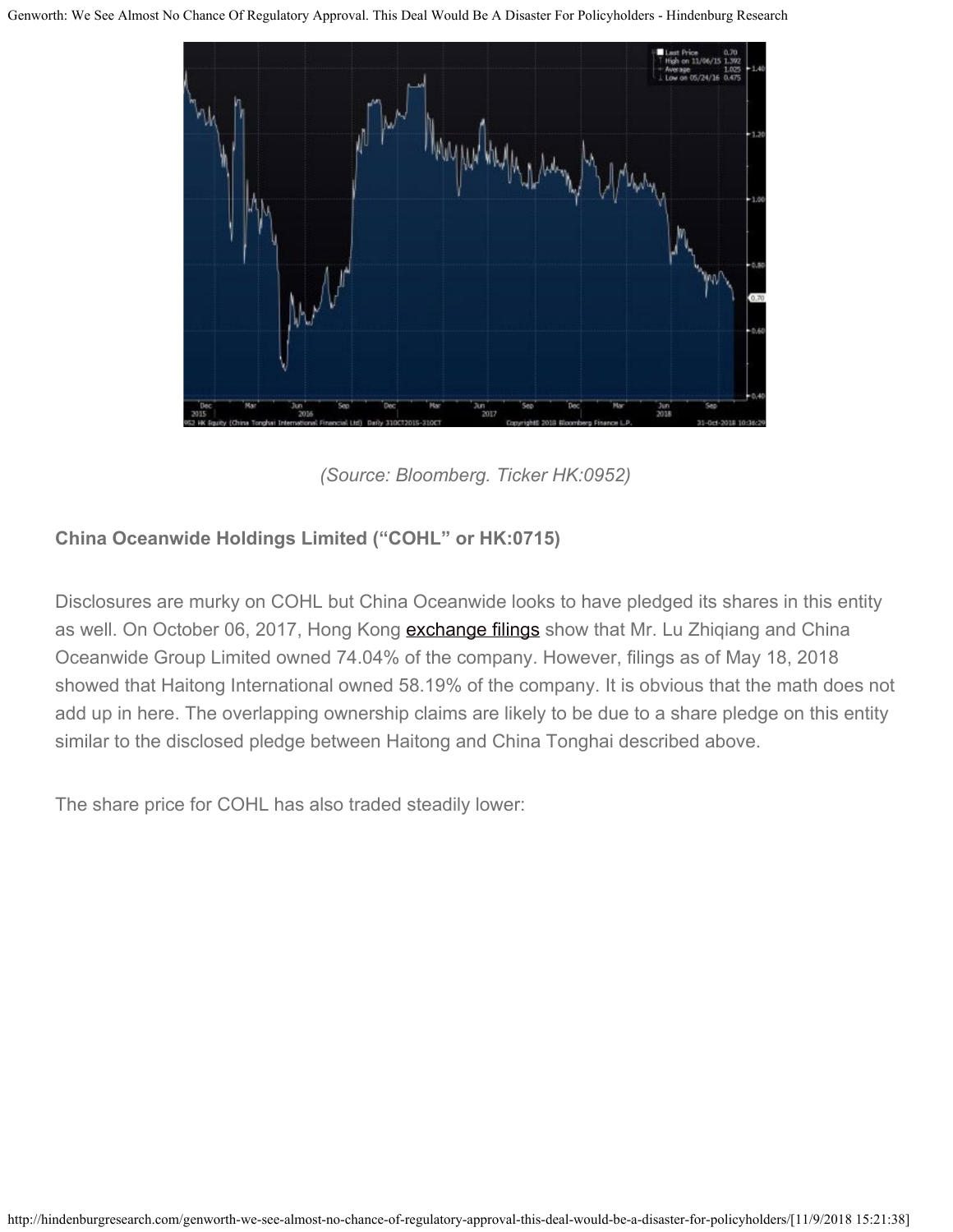

*(Source: Bloomberg. Ticker HK:0715)*

Going yet another level deeper, COHL's [first half 2018 financial release](http://www.hkexnews.hk/listedco/listconews/SEHK/2018/0830/LTN201808301421.pdf) disclosed that shares of its own two subsidiaries were also pledged to secure borrowings:

*"…the issued shares of two subsidiaries of the Company were also pledged to secure borrowings of the Group as at 30 June 2018 (31 December 2017: Nil)." [\(pg.](http://www.hkexnews.hk/listedco/listconews/SEHK/2018/0830/LTN201808301421.pdf) [24](http://www.hkexnews.hk/listedco/listconews/SEHK/2018/0830/LTN201808301421.pdf))*

Overall, the entire China Oceanwide organizational structure looks levered to the hilt from top to bottom. The share prices for all 3 public companies in the conglomerate have declined precipitously in the past 3 years, which strikes us as an incredibly unstable scenario.

#### **Recent Modifications To The Proposed Deal Structure Give Us No Confidence In China Oceanwide As A Credible Counterparty**

In light of the above signs of illiquidity and leverage, recent changes to the Genworth deal structure give us further doubts about the viability of this deal.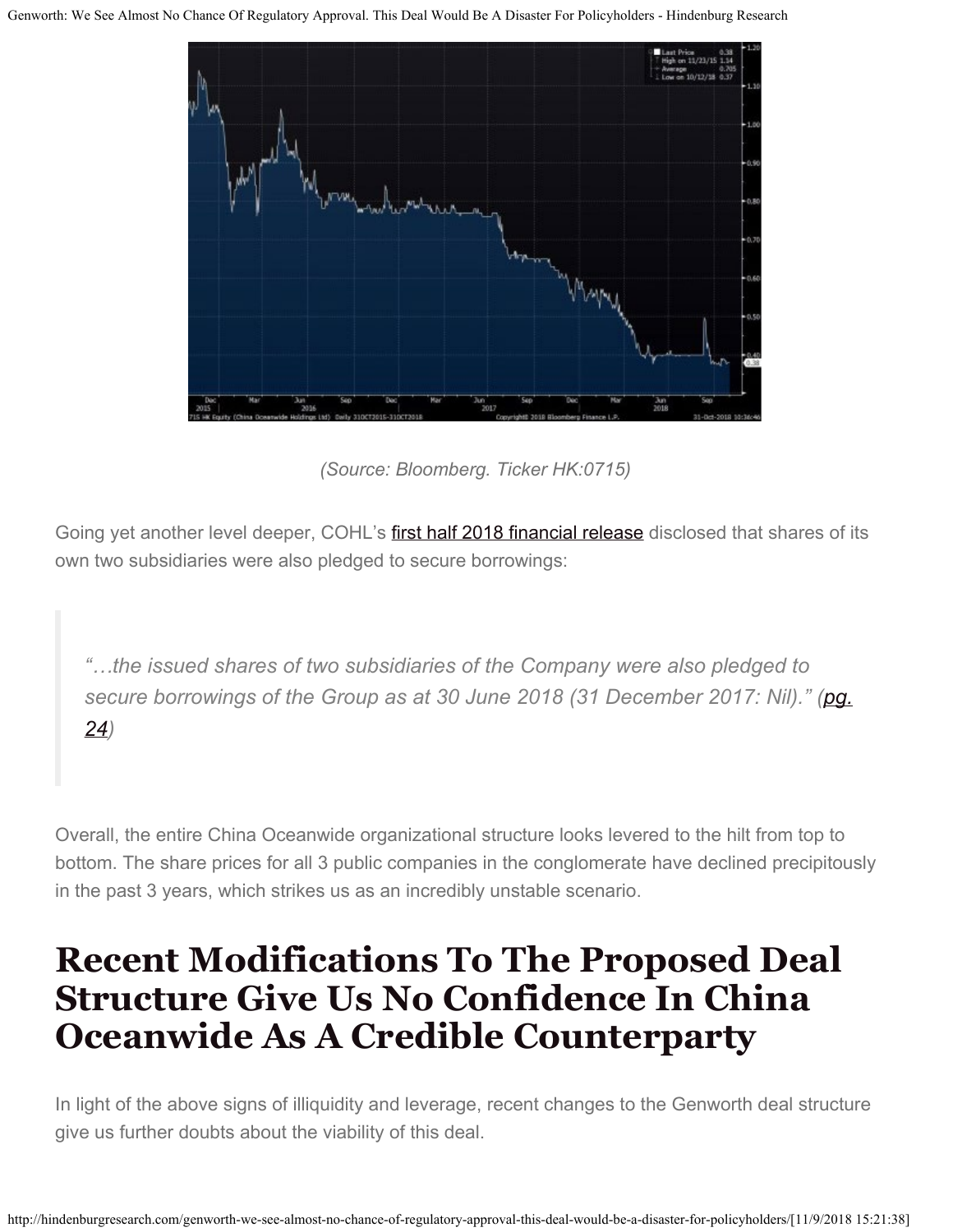As of <u>August 14<sup>[th](http://investor.genworth.com/investors/news-releases/archive/archive/2018/Genworth-and-Oceanwide-Extend-Merger-Agreement-6db73a1f8/default.aspx)</sup> Genworth and China Oceanwide agreed to a 6<sup>th</sup> extension of their proposed</u> merger. Whereas past extensions had mostly been focused on a simple lengthening of the closing timeline, the latest extension has proposed significant modifications to the deal structure itself. We think these modifications are yet another reflection of China Oceanwide's deteriorating liquidity.

In particular, earlier deal structures required Oceanwide to contribute \$525 million to facilitate the "unstacking" of Genworth Life and Annuity Insurance Company (GLAIC) from Genworth Life Insurance Company (GLIC). Earlier structures also required Oceanwide to contribute \$600 million to Genworth for the repayment of Genworth's debt obligations due May 2018. Both of these up-front cash conditions [were waived](http://investor.genworth.com/investors/news-releases/archive/archive/2018/Genworth-and-Oceanwide-Extend-Merger-Agreement-6db73a1f8/default.aspx).

Instead, Oceanwide has agreed to a capital investment plan that would allow it to contribute \$1.5 billion "over time following consummation of the merger", with final amounts to be contributed by March 31, 2020, well after the targeted deal closing. The proposed *deferred* capital infusion strikes us as a dubious proposition given the state of China Oceanwide's financials.

When digging further into the details of the new **proposed deal structure** (again through the Virginia DoI filings) we see how rickety the revised proposal really looks. It contemplates 2 funding "channels". The first is described as "the same as the Original Funding structure" and includes cash from 3 of the mainland Chinese entities listed in the above org charts. According to the revised proposal this Original Funding channel is to provide only 35% of the aggregate merger consideration.

The second (and new) channel involves recently-formed offshore British Virgin Islands (BVI) entities. This channel is to provide 65% of the aggregate merger consideration. Per the revised proposal this part of the transaction could be funded by bridge loans involving yet more pledged assets:

No later than the closing of the Proposed Acquisition, Tonghai International Group will be primarily funded by the offshore assets and earned income of Oceanwide Group and its affiliates and directly by Chairman Lu, and/or, to the extent necessary or advisable, one or more bridge loans will be entered into by Tonghai International Group or its affiliates. In the event Tonghai International Group borrows under bridge loans, its obligations under such loans would be guaranteed, or secured by a pledge of assets owned, by Oceanwide Group and/or its affiliates, and such loans would be repaid through the assets and earned income of Oceanwide Group and its affiliates. Under no

We are unnerved by the fact that Oceanwide and Genworth are suggesting new, offshore funding channels that are potentially backed by affiliated bridge loans in a conglomerate that is already levered to the edge. The notion that such funding is to comprise almost 2/3 of the total merger consideration strikes us as grasping at straws.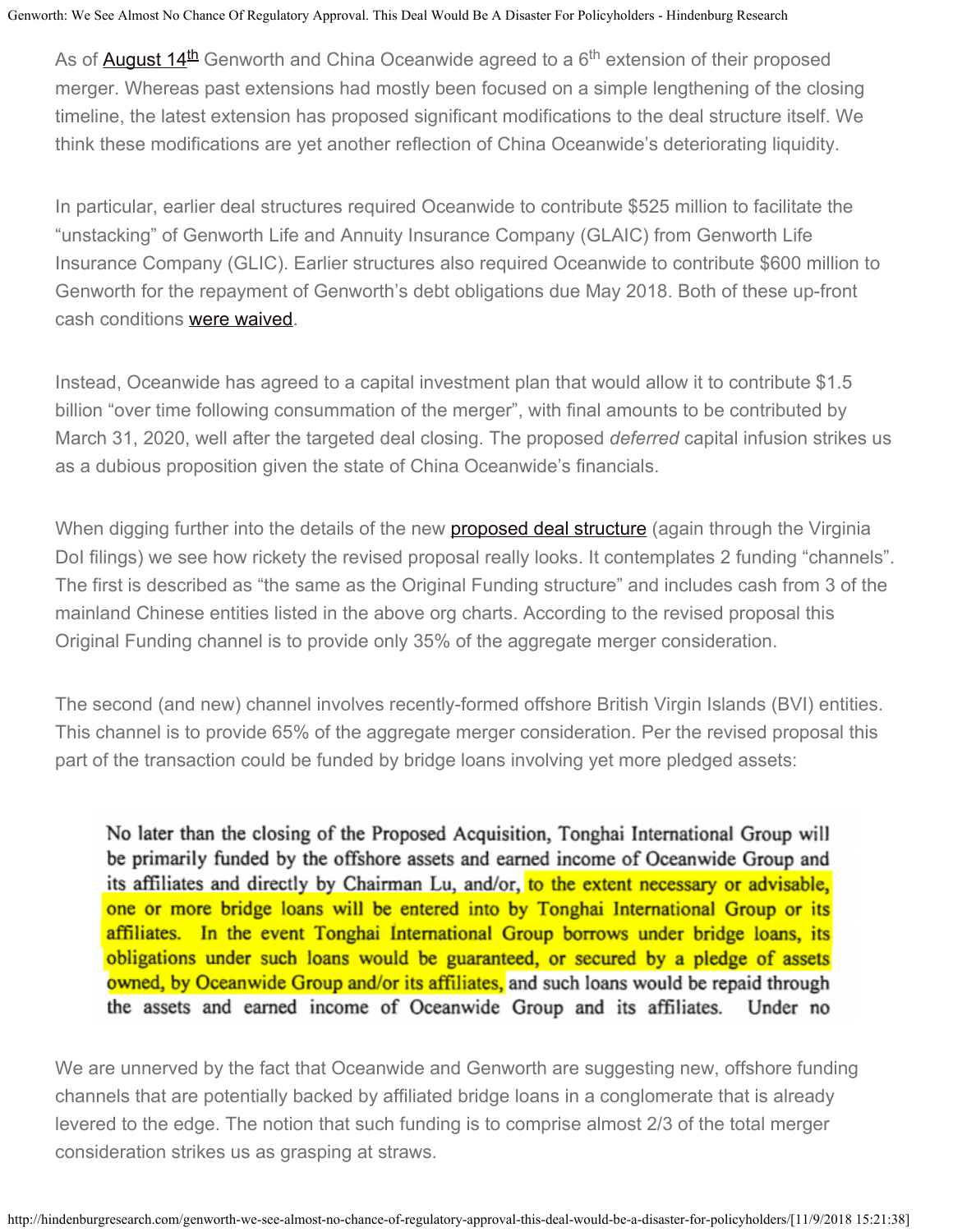### **Genworth's Recent Deferred Contribution Plan Strikes Us As A Lame Attempt to Buy Approval From Delaware**

Earlier this week **Genworth announced** that it would be contributing \$175 million from its holding company to its Delaware carrier. Similar to China Oceanwide's deferred contribution plan, Genworth proposed making these payments *after* the hoped-for deal closing.

We view this as little other than an attempt to rearrange the furniture on the Hindenburg. Any holding company cash that goes to a Delaware carrier is cash that won't go to their other carriers. Genworth needs approval from multiple jurisdictions in order to close the deal.

## **Genworth's Long-Term Care Liabilities Represent a Near-Term Problem**

In either case, we don't think Genworth or China Oceanwide's deferred contribution promises will make the difference. Genworth acknowledged in its Q2 earnings presentation that results in its LTC book of business from the first half of the year "reflect higher severity and frequency on new claims."  $(pg. 8)$  $(pg. 8)$ 

In the most [recent Q3 release](http://investor.genworth.com/investors/news-releases/archive/archive/2018/Genworth-Financial-Announces-Third-Quarter-2018-Results/default.aspx) Genworth reiterated that results "reflected lower terminations and higher severity and frequency of new claims" which were partially offset by premium hikes and benefit cuts.

We also see that the company is deferring its annual LTC review from Q3 to Q4, which we view as strongly negative signaling:

*"The company has typically conducted a review of its LTC claims reserve assumptions in the third quarter of each year but this year will be completing its review in the fourth quarter."*

Per the conference call, the company's stated reason for the delay is that they are "contemplating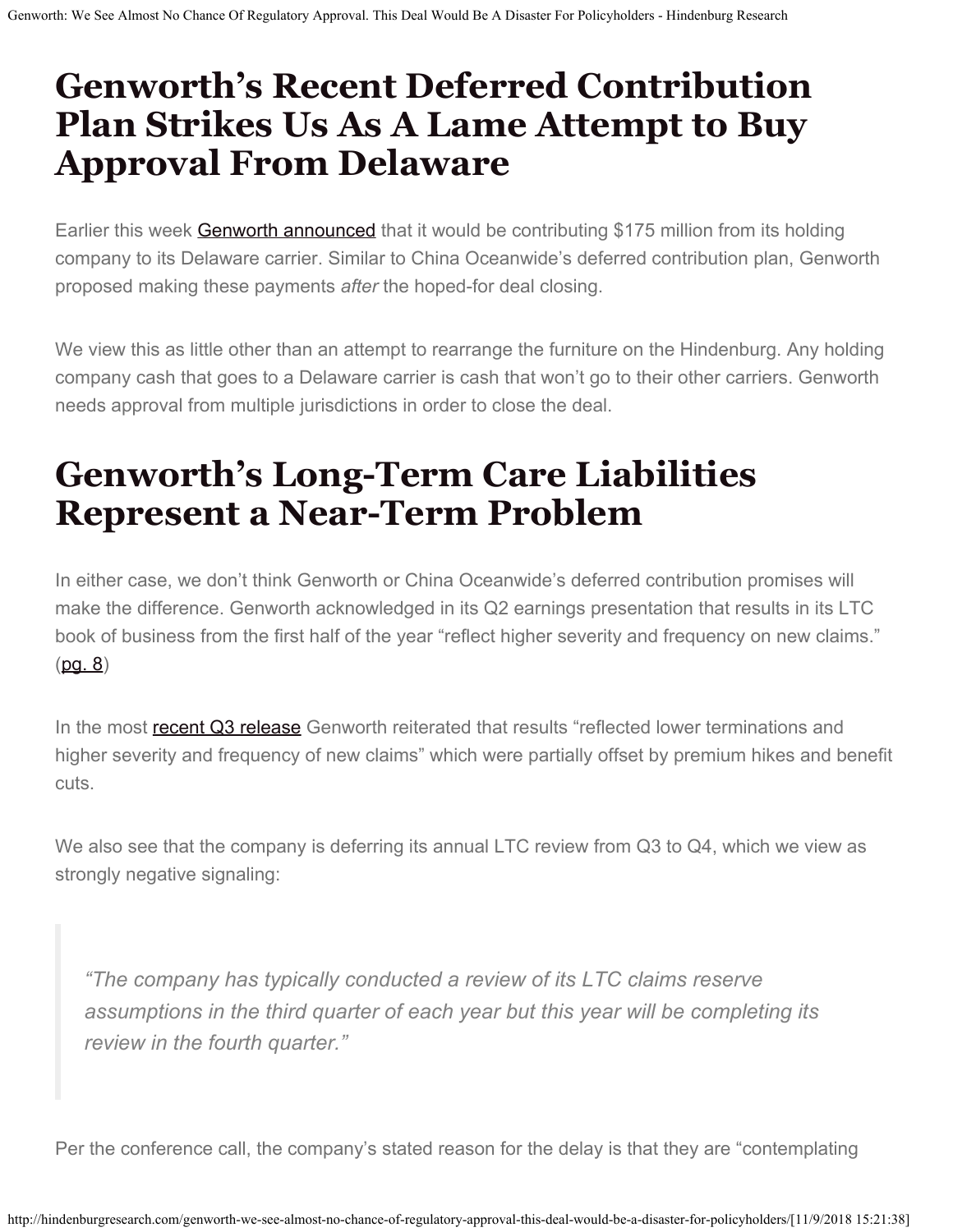methodology changes" and that "given the complexity of these potential changes, significant review is required."

We find it troubling that Genworth is looking to defer its LTC claims reserve assumptions at a time when (a) they acknowledge that claims have experienced higher severity and frequency and (b) when they acknowledge trying to close this deal in Q4.

Frankly, this strikes us as an attempt to avoid taking an obvious reserve adjustment (and capital impairment) in order to grease the deal through.

#### **We Expect Genworth's Long-Term Care Book Will Sink The Company Regardless Of Who Owns It**

Our review of Genworth's statutory insurance filings show that a massive long-term care liability looms.

As has been widely reported, long-term care insurance has become an anchor on the entire insurance industry. Earlier this year, **GE identified** a \$15 billion reserve shortfall in its legacy LTC book. The news sent GE's shares down sharply and triggered an **SEC investigation** to review the situation more closely.

Genworth was formed in 2004 as a result of GE Capital spinning-off most of its life, LTC and mortgage insurance products. The perception at the time among many *industry experts* and [commentators](https://www.theglobeandmail.com/report-on-business/genworth-debut-falls-flat-as-investors-shun-ge-spinoff/article18265737/) was that the Genworth IPO represented an attempt to minimize the damage from GE's problematic insurance exposure.

Years after its [IPO](http://money.cnn.com/2004/05/25/markets/ipo/genworth/), Genworth's stock subsequently [cratered](https://www.newsadvance.com/news/local/genworth-stock-plummets-after-company-sets-aside-more-insurance-reserves/article_150e442c-65ee-11e4-b7fd-0017a43b2370.html) as under-reserving issues began to manifest. The company [paid \\$219 million](http://www.investmentnews.com/article/20160314/FREE/160319971/genworth-to-pay-219m-to-settle-securities-lawsuit-related-to-long) in 2016 to settle a lawsuit that alleged under-reserving in its long term care portfolio.

Despite Genworth punishing its policyholders with recent premium rate increases [ranging from](https://www.wsj.com/articles/millions-bought-insurance-to-cover-retirement-health-costs-now-they-face-an-awful-choice-1516206708) [50%-150%](https://www.wsj.com/articles/millions-bought-insurance-to-cover-retirement-health-costs-now-they-face-an-awful-choice-1516206708) our analysis indicates that Genworth's LTC book is still severely under-reserved.

### **A Deep Dive Into Genworth's LTC Exposure Indicates Severe Reserving Deficiencies**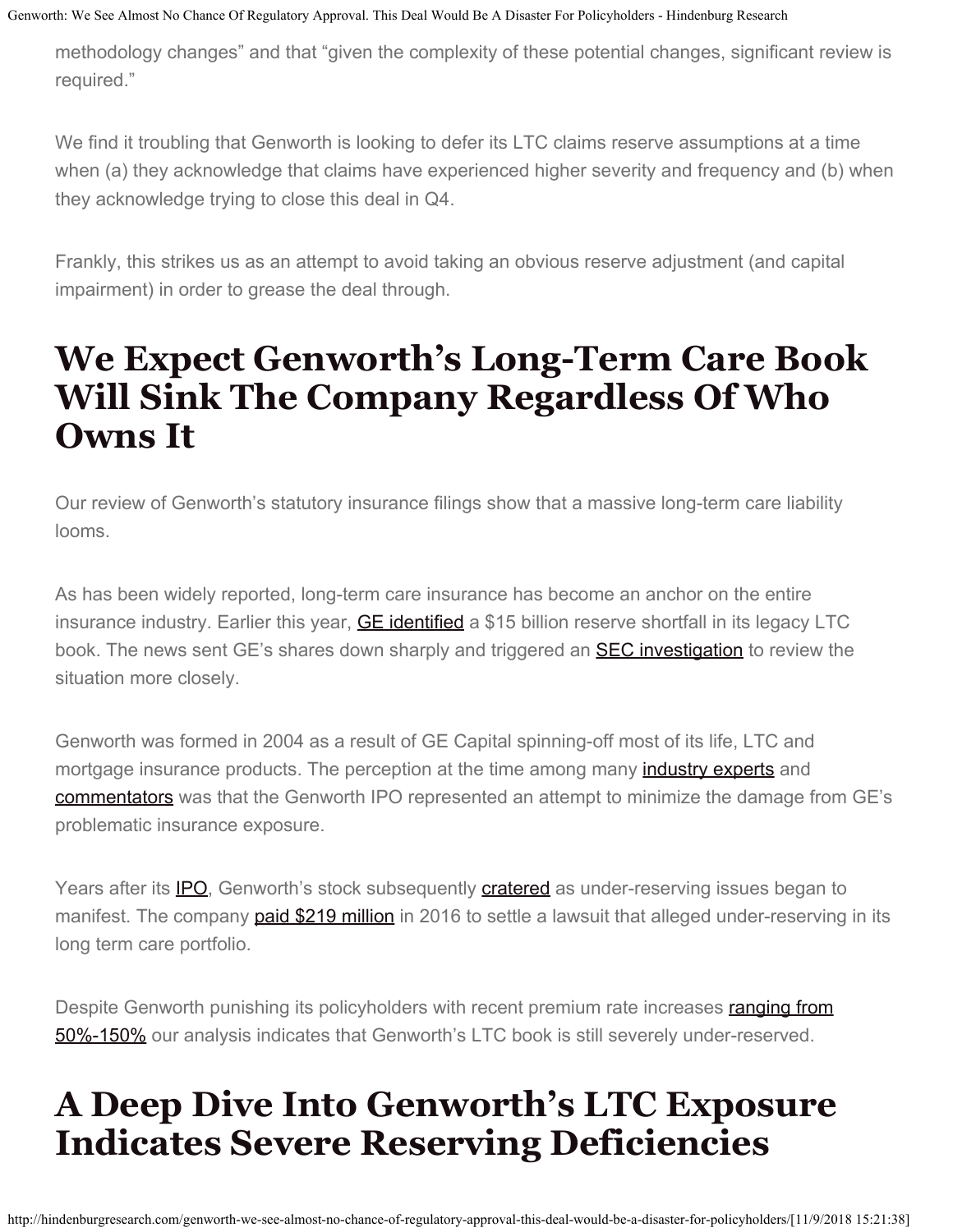We performed a detailed peer reserving analysis of Genworth's GLIC carrier to get a sense of its reserving situation.

Note that Genworth is one of the few insurance providers that writes new LTC business. New policies can take decades to pay out new claims and therefore can mask underlying reserving problems taking place in more seasoned policies. Therefore, in order to perform a comparable analysis we isolated older vintage policies and compared the reserving of those policies relative to peers of a similar vintage.

Our analysis isolates Genworth's pre-2003 policies and compares their reserving practices against peers in order to see whether Genworth has safely managed its risk in this oft-troublesome cohort.

Pre-2003 serves as a relevant marker because multiple other carriers have also acknowledged that their pre-2003 long-term care policies have been particularly problematic [\(pg. 24](https://www.sec.gov/Archives/edgar/data/1224608/000122460818000011/cno1231201710-k.htm) and [pg. 1](https://www.wsj.com/articles/SB122826822305174269)). This was due to the loose underwriting standards of the era as these policies were sold amidst a period of intense market competition and a 'land grab' by multiple carriers for new LTC business.

Genworth has recently become more vulnerable to these pre-2003 policies due to the expiration of reinsurance protection this year. Genworth's reinsurance agreement had covered new claims on policies written between 1998-2003, per GLIC's 2017 statutory MD&A [\(pg. 7](https://www.slideshare.net/secret/4F2BQPg7TzhZ3D)). As of this year however, any new claims on these blocks become the full responsibility of Genworth.

Reserving across competing LTC insurance carriers in this time frame should fall within a similar range given the comparable vintages and the competitive marketplace dynamics at the time, despite some differences in the nuances of coverage for each policy type.

Contrary to expectation however, the divergence between Genworth's LTC carriers and its peers is extreme. Genworth Life (its largest and most significant carrier) holds well less than half of the perpolicy LTC reserves of major carriers like Metlife, Allianz, and Prudential: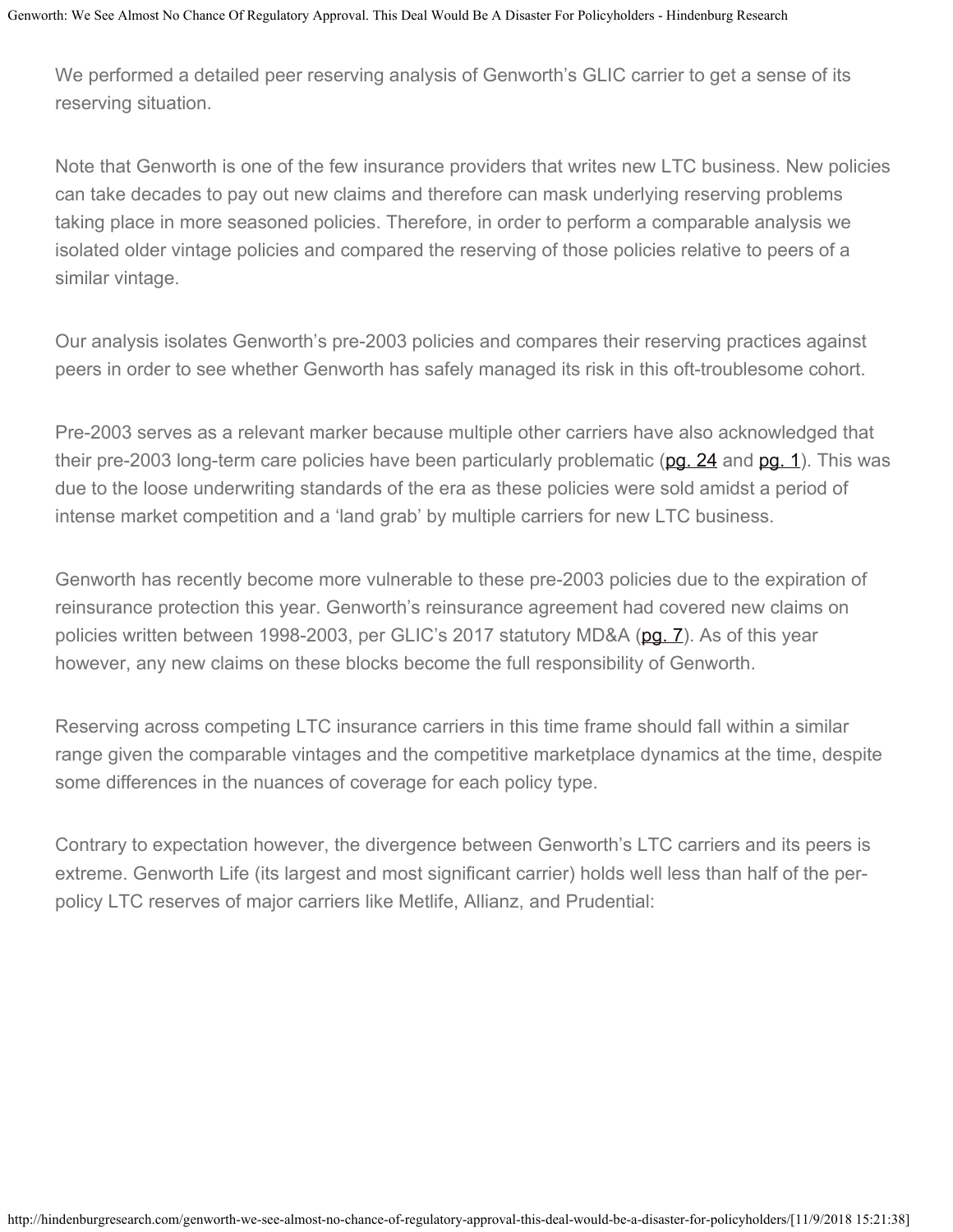

#### PRE-2003 LTC POLICIES: COMPARING PER POLICY ACTIVE LIFE RESERVES

Source: NAIC Long-Term Care Insurance Experience Reports; Statutory Long-Care Insurance Experience, Form 2; and Statutory Annual State nents of each carrier

As shown above, in the pre-2003 cohort Genworth reserves a paltry \$29,000 per policy compared to well-established peers that reserve as high as \$121,000 per policy. If per-policy reserving were improved to a more reasonable \$50,000 per policy, we estimate that the Genworth Life Insurance carrier would require an additional \$9.9 billion in reserves. Keep in mind that \$50,000 per policy would barely place Genworth within range of its better-reserved peers:

| <b>Holding Company</b>          |    | Genworth                    |  |  |  |
|---------------------------------|----|-----------------------------|--|--|--|
| Carrier                         |    | <b>Genworth Life Ins Co</b> |  |  |  |
| <b>Premiums Earned '17</b>      | S  | 1,111,512,808               |  |  |  |
| <b>Incurred Claims '17</b>      | S  | 1,721,412,889               |  |  |  |
| Margin                          | S  | (609, 900, 081)             |  |  |  |
| <b>Loss Ratio</b>               |    | 155%                        |  |  |  |
| <b>Inforce Policy Count '17</b> |    | 477,785                     |  |  |  |
| <b>Active Life Reserves '17</b> | \$ | 13,984,074,408              |  |  |  |
| <b>Per Policy Reserves</b>      | S  | 29,269                      |  |  |  |
| Adj. Per Policy Reserves        | S  | 50,000                      |  |  |  |
| Adj. Active Life Reserves       | S  | 23,889,250,000              |  |  |  |
| <b>Est. Under-Reserving</b>     | \$ | (9,905,175,592)             |  |  |  |

*(Source: NAIC annual reports and author analysis)*

If the reserving were adjusted to \$75,000 per policy or even \$100,000 per policy we would possibly be talking about the largest insurance reserving shortfall in history. Rate increases can bridge some of this gap but it is clearly a major shortfall to cover.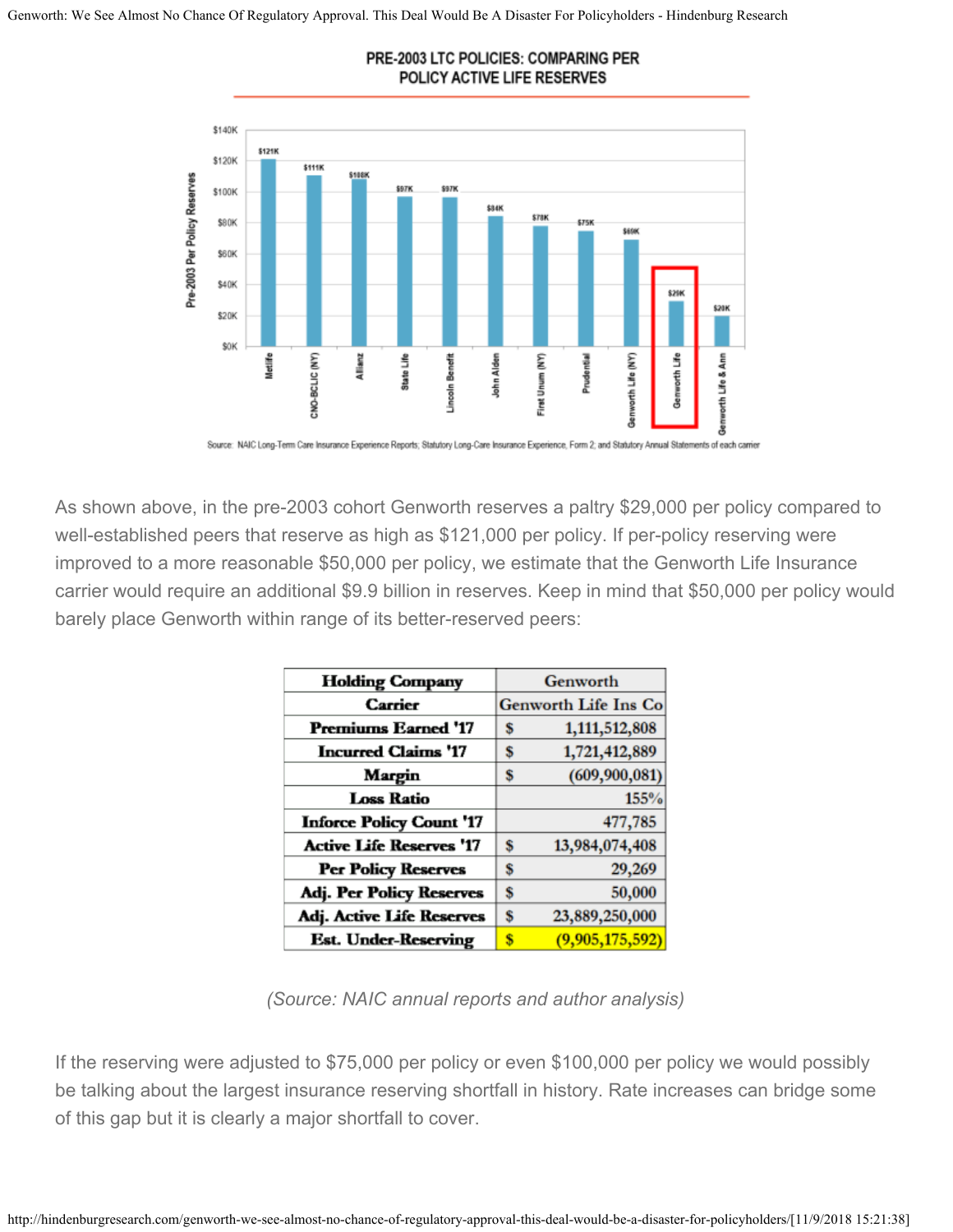As a reminder, this analysis is merely limited to pre-2003 long-term care policies at *one* of Genworth's carriers. Typically, when one major policy cohort is materially under-reserved we see similar issues across a company's other carriers and policy lines. Suffice it to say we think Genworth's carriers are in deep trouble—this strikes us as not even a close call.

#### **Genworth's Mortgage Businesses Are Exposed to Increasing Cyclical Risks**

We think Genworth is insolvent just purely based on its LTC book of business. But putting aside LTC for the moment, Genworth's current top performing business is mortgage insurance which is largely focused on markets in Canada, the U.S., and Australia. Mortgage insurance is a cyclical business that has performed well in the low interest rate environment we've experienced for the past 9 years. However, with rates rising this product line is slated to face the tail end of a business cycle for the first time in almost a decade.

Canada and Australia are two markets that have widely been reported as being in the midst of real estate bubbles. Any trouble in these housing markets could prove to be major headwinds for Genworth's mortgage insurance business.

#### **Canada**

Canada's housing bubble has been covered extensively in the press with reports that the bubble has begun to unravel. In February the FT wrote a piece entitled "[Canada's housing market flirts with](https://www.ft.com/content/8cb9f0fa-0a61-11e8-839d-41ca06376bf2) [disaster"](https://www.ft.com/content/8cb9f0fa-0a61-11e8-839d-41ca06376bf2). Later in June, the Globe and Mail ominously wrote: "[The housing bubble is leaking air, but](https://www.theglobeandmail.com/opinion/editorials/article-globe-editorial-the-housing-bubble-is-leaking-air-but-its-just-a/) [it's just a start.](https://www.theglobeandmail.com/opinion/editorials/article-globe-editorial-the-housing-bubble-is-leaking-air-but-its-just-a/)" Since then, numerous publications have honed in on the [rise of subprime mortgages](https://business.financialpost.com/real-estate/mortgages/for-3-4-million-subprime-canadians-poloz-cant-go-slowly-enough), the clampdown on **money laundering in the real estate sector**, and other issues that appear to be reaching a breaking point.

#### **Australia**

The Australia property market is similarly on shaky footing. Home prices [have dropped year over year](https://www.forbes.com/sites/johnwake/2018/07/23/5-reasons-home-prices-are-falling-in-australia/#d3bb3aa2e54c) and numerous outlets such as the [New York Times](https://www.nytimes.com/2018/07/17/world/australia/sydney-melbourne-housing-costs.html) and local [Australian media](http://www.abc.net.au/news/2018-01-17/australian-housing-crash-why-you-should-worry/9336082) have been calling attention to the bursting of a bubble.

While predictions of bubbles can be speculative and subject to high degrees of uncertainty, any broader economic downtrend will have a negative impact on this key line of business for Genworth.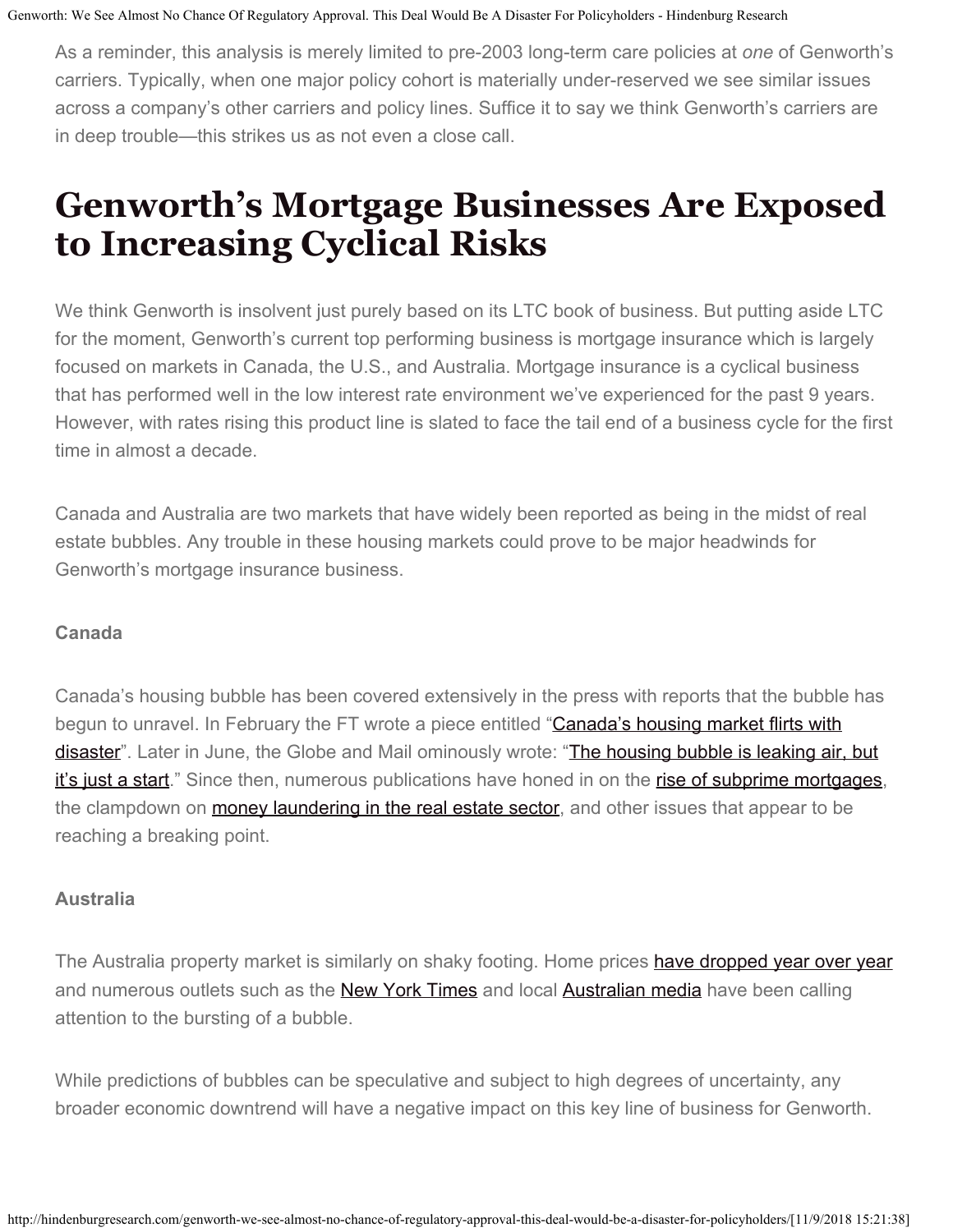In the end we think the LTC business is Genworth's biggest problem by a wide margin, but any loss of support from other lines of business could hasten a decline.

## **The CFIUS Review Is A Meaningless Milestone That The Market Has Mispriced**

Genworth announced in June that the proposed deal with China Oceanwide had cleared its review with the Treasury Department's Committee on Foreign Investment in the United States (CFIUS). Many investors had apparently viewed the CFIUS review as a major hurdle; Genworth's stock soared over 26% the day after the **announcement**.

We view the CFIUS review as among the least significant hurdles facing this transaction. CFIUS reviews are focused on **national security** concerns. Their objectives are to ensure that critical technological or physical infrastructure remain out of the hands of foreign adversaries, and that funds from an acquired business remain out of the hands of sanctioned countries. Neither were really at issue here. Per Genworth's CEO on the [Q1 conference call](https://seekingalpha.com/article/4168567-genworth-financial-gnw-q1-2018-results-earnings-call-transcript?part=single):

*"…They're really not looking at the financial aspects of the deal. Their whole focus is on national security interests."*

As mentioned above, Chinese conglomerate Anbang insurance serves as a precedent. Anbang's attempt to purchase U.S. insurer Fidelity & Guaranty in 2015 managed to clear [CFIUS approval](https://www.reuters.com/article/us-fidelityguarantylife-m-a-anbang/exclusive-anbangs-fidelity-guaranty-acquisition-set-to-fall-through-sources-idUSKBN17I0QG), but later **failed** after New York regulators chose not to approve the combination.

### **We Predict Regulatory Pushback Will End This Deal**

New York and Delaware have reputations as being among the more diligent state insurance departments. Neither state has approved despite the transaction having been **announced** about 2 years ago. Delaware [recently scheduled a public hearing](http://investor.genworth.com/investors/news-releases/archive/archive/2018/Delaware-Department-of-Insurance-Schedules-Public-Hearing-on-China-Oceanwide-and-Genworth-Financial-Merger-on-November-28-2018/default.aspx) on the proposed merger which we view as inconclusive.

Beyond the U.S., China hasn't blessed this transaction either. Recently, Chinese officials have made a concerted effort to limit overseas investments in order to curb "*irrational*" investments and to prevent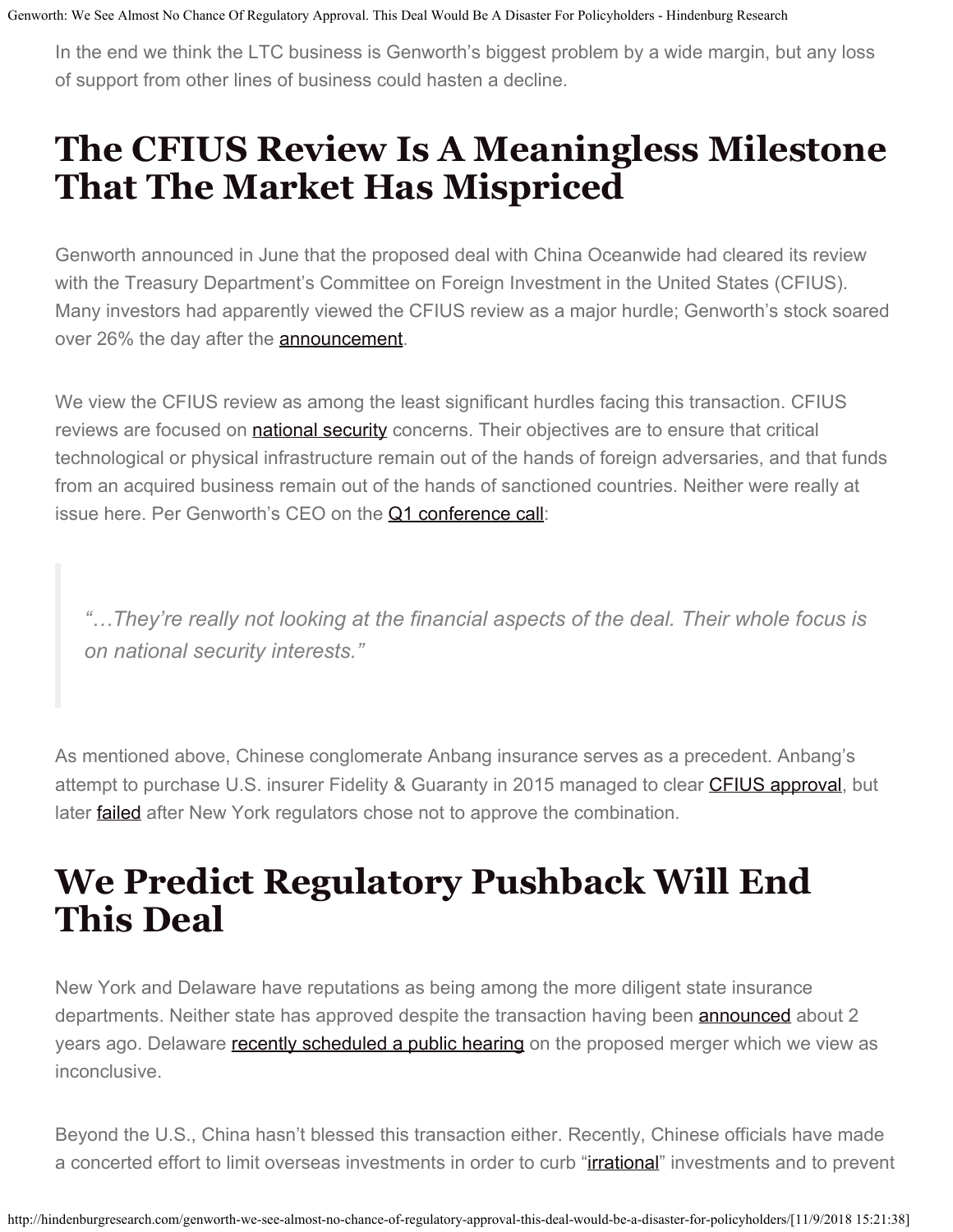capital flight from the country. This strikes us as the precise type of irrational investment that would seem to fit those characteristics.

All told, we see almost no realistic chance that regulators approve the completion of this deal.

### **Conclusion: A Rock And A Hard Place**

Regulators are faced with a tough choice here because both options (deal or no deal) would probably spell insolvency for Genworth:

- As an acquired entity, Genworth's shaky financials would be inserted into an overseas empire that itself looks to be crumbling under liquidity pressures. Approving the transaction would essentially hand control of a massive and liquid portfolio of policyholder assets over to an opaque foreign conglomerate. The potential for abuse in such a scenario is high, and hurdles to any cross-border legal remedy would likely leave U.S. policyholders in a perilous position. A Genworth acquisition wouldn't save China Oceanwide, though we think it would buy them some additional time before turning into an even bigger mess.
- As a standalone entity, Genworth seems hopelessly under-reserved and highly levered. Genworth's backup plan if the deal fails looks to be virtually non-existent. As noted above, when asked on the recent [Q2 conference call](https://seekingalpha.com/article/4193094-genworth-financial-gnw-q2-2018-results-earnings-call-transcript?part=single) what happens in case the deal isn't approved, Genworth suggested any back-up plan would likely include raising capital through asset sales.

Out of all the parties to this proposed deal the most obvious beneficiaries we could find are the executives of Genworth. The original merger agreement detailed an estimated \$42 million in Golden Parachute compensation for 5 of Genworth's executive officers. (Pq. 98)

In the end we think there is almost no chance that this deal succeeds. The burden of the denial decision will probably fall on the Delaware and New York insurance regulators given that Genworth's major carriers are domiciled in their states.

If the deal falls part we think under-reserving and liquidity realities will quickly come to bear on Genworth.

Best of luck to all either way.

**Disclosure:** I am/we are short GNW.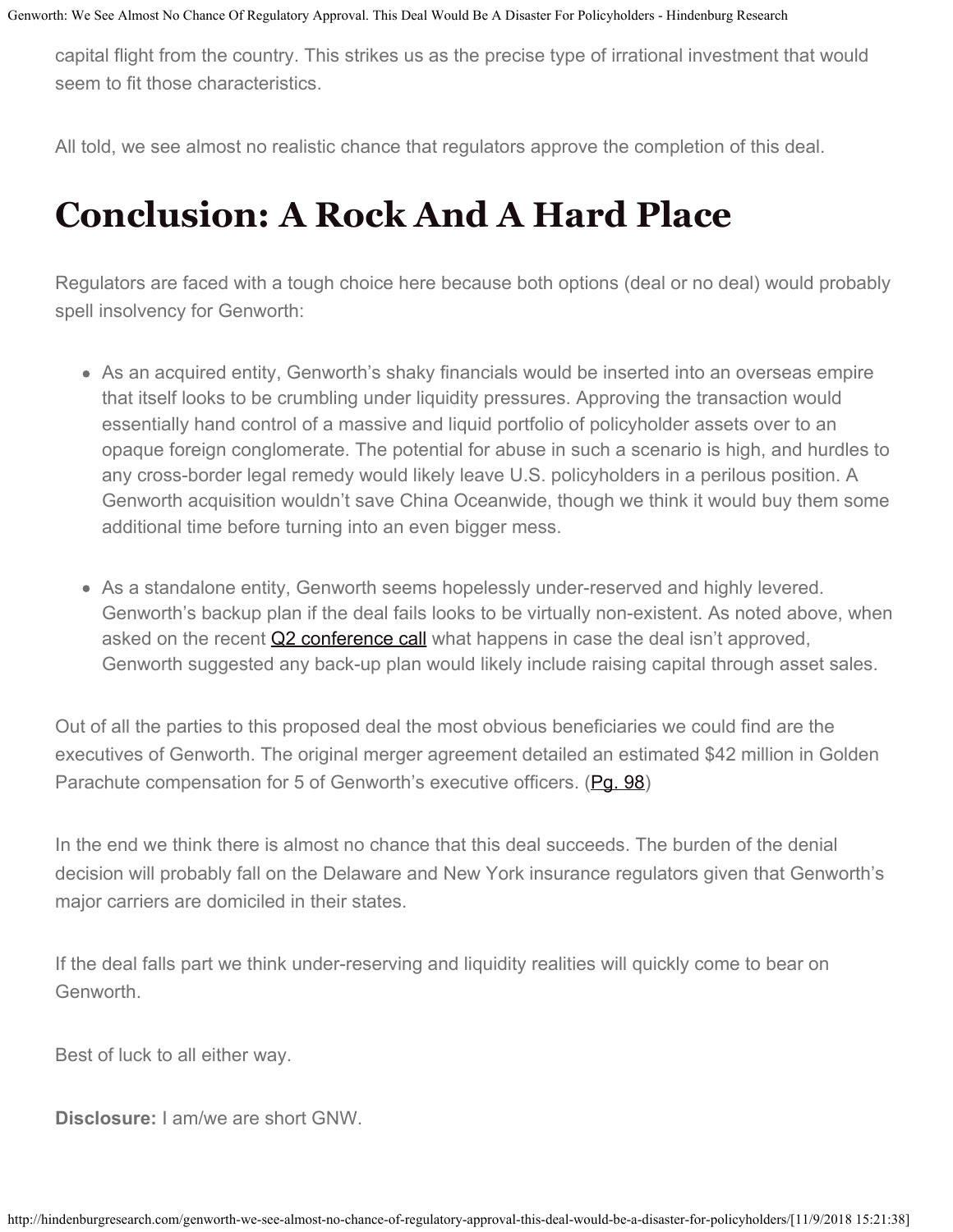I wrote this article myself, and it expresses my own opinions. I am not receiving compensation for it. I have no business relationship with any company whose stock is mentioned in this article.

**Additional disclosure:** *Use of Hindenburg Research's research is at your own risk. In no event should Hindenburg Research or any affiliated party be liable for any direct or indirect trading losses caused by any information in this report. You further agree to do your own research and due diligence, consult your own financial, legal, and tax advisors before making any investment decision with respect to transacting in any securities covered herein. You should assume that as of the publication date of any short-biased report or letter, Hindenburg Research (possibly along with or through our members, partners, affiliates, employees, and/or consultants) along with our clients and/or investors has a short position in all stocks (and/or options of the stock) covered herein, and therefore stands to realize significant gains in the event that the price of any stock covered herein declines. Following publication of any report or letter, we intend to continue transacting in the securities covered herein, and we may be long, short, or neutral at any time hereafter regardless of our initial recommendation, conclusions, or opinions. This is not an offer to sell or a solicitation of an offer to buy any security, nor shall any security be offered or sold to any person, in any jurisdiction in which such offer would be unlawful under the securities laws of such jurisdiction. Hindenburg Research is not registered as an investment advisor in the United States or have similar registration in any other jurisdiction. To the best of our ability and belief, all information contained herein is accurate and reliable, and has been obtained from public sources we believe to be accurate and reliable, and who are not insiders or connected persons of the stock covered herein or who may otherwise owe any fiduciary duty or duty of confidentiality to the issuer. However, such information is presented "as is," without warranty of any kind – whether express or implied. Hindenburg Research makes no representation, express or implied, as to the accuracy, timeliness, or completeness of any such information or with regard to the results to be obtained from its use. All expressions of opinion are subject to change without notice, and Hindenburg Research does not undertake to update or supplement this report or any of the information contained herein.*

Posted in [Short Ideas](http://hindenburgresearch.com/category/short-ideas/) ·

#### 6 thoughts on "Genworth: We See Almost No Chance Of Regulatory Approval. This Deal Would Be A Disaster For Policyholders"

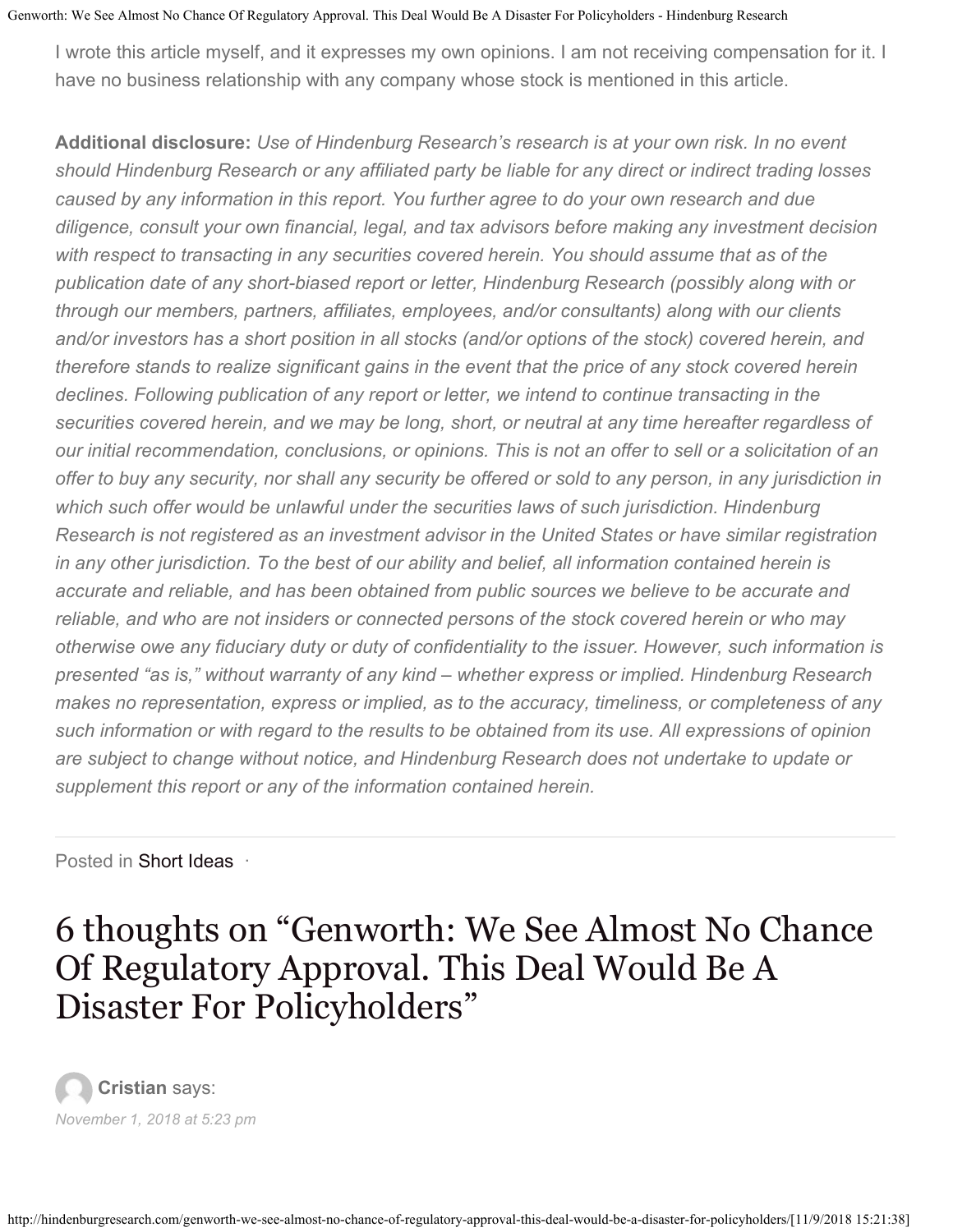Please add my e-mail address to your distribution list

[Reply](#page-21-0)

**Matilda** says: *[November 1, 2018 at 6:56 pm](#page-21-0)*

Nonsense!

[Reply](#page-21-0)



*[November 1, 2018 at 7:35 pm](#page-21-0)*

the improving profit of gnw should help in this consirpacy to torpdo gnw merger intentions. NY,will require a different set of rules for the deal. and its subsidery co will have to do this.but a DE approval would certainl;y help for the other 48 states. DE is a key state and several others have approved In merger acquirments in the past approvals has a in the over 50 yrs of nvesting and owner of 10 k shares tremendous effect on all other states De. is a sink or swim deal and gnw will not take it lightly for approval. Ive considered what happens if merger is not approved-with improved profit etc the balance sheet looks good and servivalable gnw has seen good napp earnings earnings for 2018 so far and cash looks sufficient to pay current debts with cash left over Either way with the merger i am satsfied .

[Reply](#page-21-0)

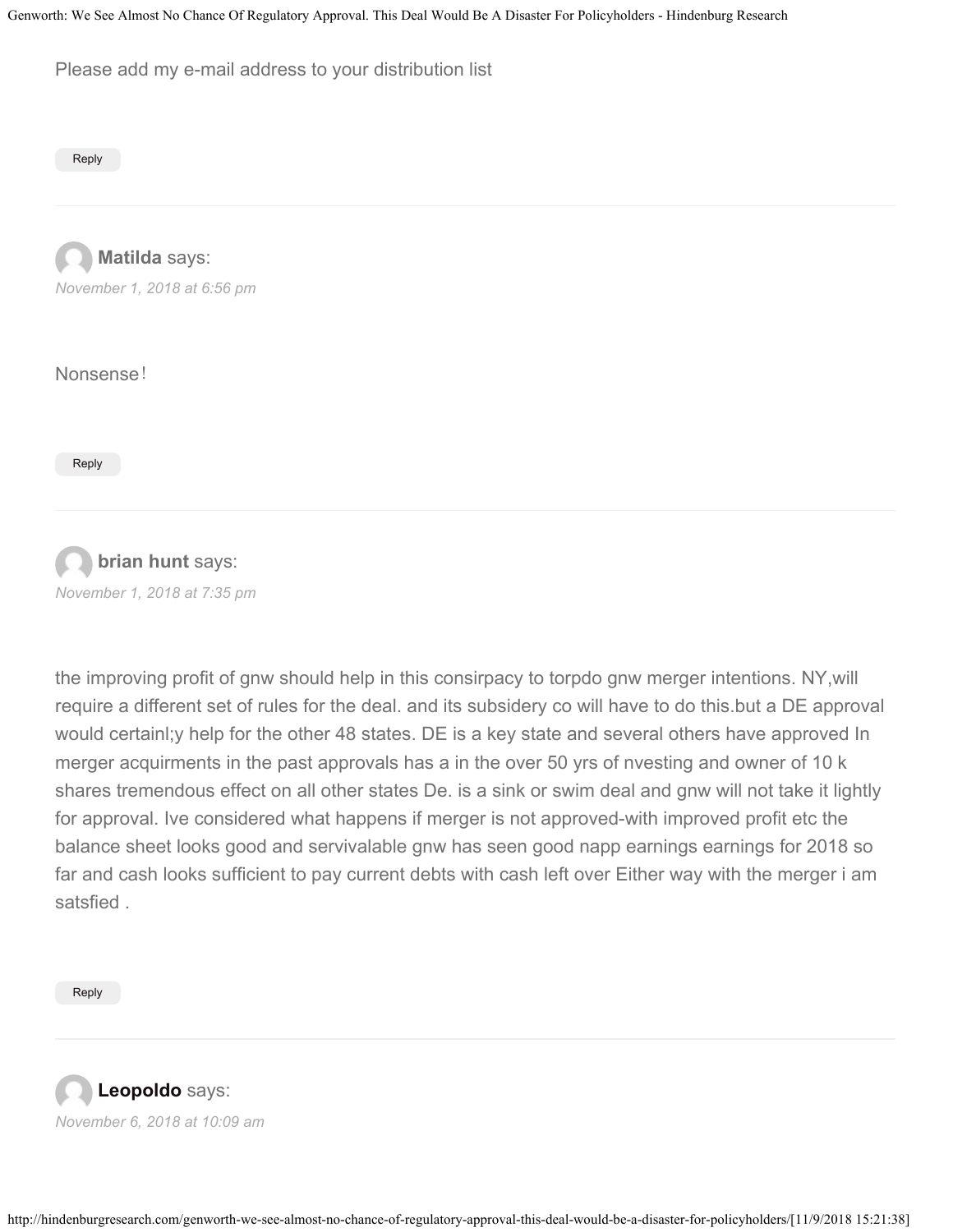<span id="page-21-1"></span><span id="page-21-0"></span>Hi there, I read your new stuff on a regular basis. Your humoristic style is awesome, keep it up!

[Reply](#page-21-1)

<span id="page-21-2"></span>

please add my email to your distribution list

[Reply](#page-21-2)

Pingback: [Genworth's Acquirer \(China Oceanwide\) Looks to Be Drowning in an Ocean of Debt -](http://hindenburgresearch.com/genworths-acquirer-china-oceanwide-looks-to-be-drowning-in-an-ocean-of-debt/) [Hindenburg Research](http://hindenburgresearch.com/genworths-acquirer-china-oceanwide-looks-to-be-drowning-in-an-ocean-of-debt/)

#### Leave a Reply

Your email address will not be published. Required fields are marked \*

**Comment**

**Name \***